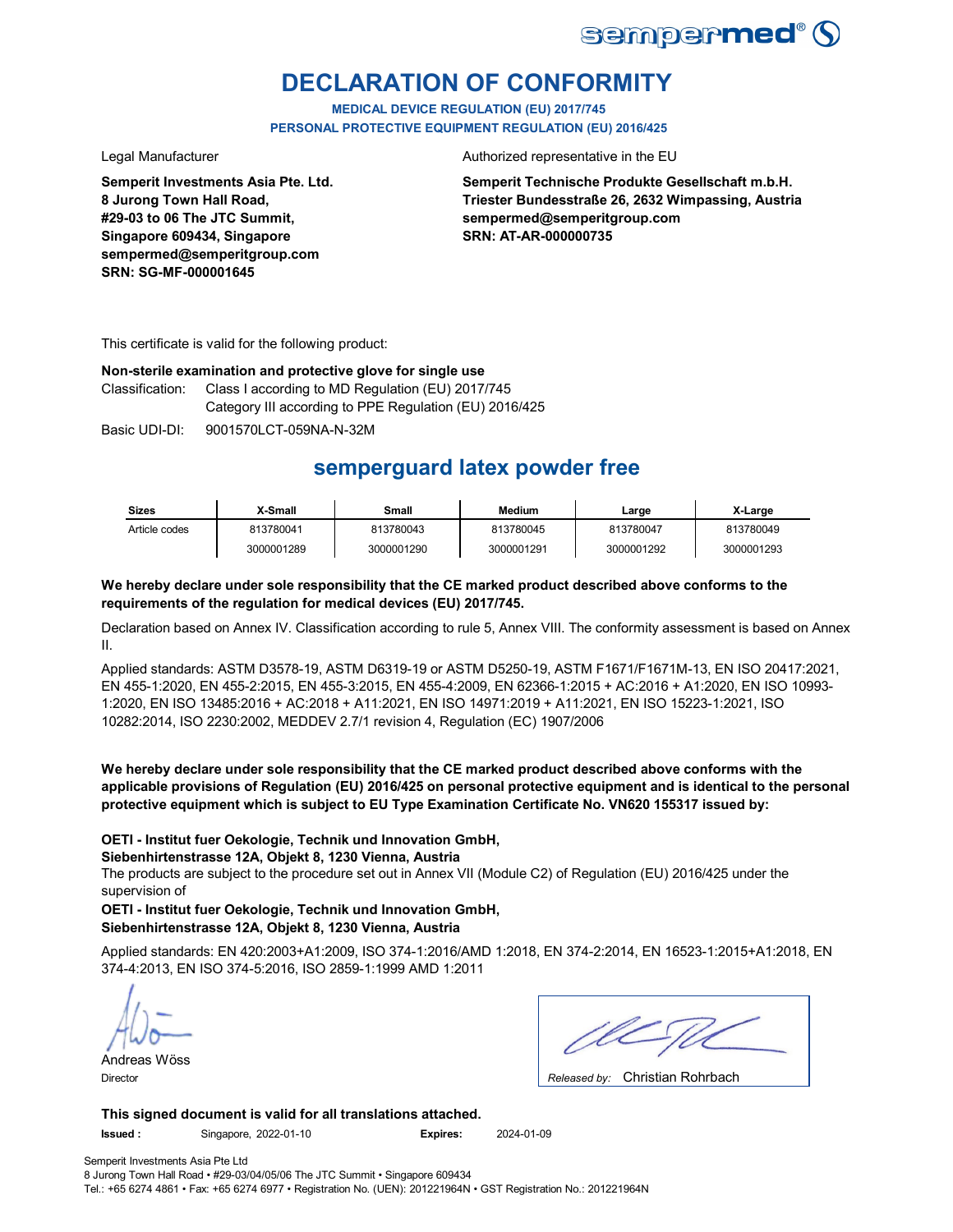

# **KONFORMITÄTSERKLÄRUNG**

MEDIZINPRODUKTEVERORDNUNG (EU) 2017/745 VERORDNUNG (EU) 2016/425 FÜR PERSÖNLICHE SCHUTZAUSRÜSTUNG

**Semperit Investments Asia Pte. Ltd. 8 Jurong Town Hall Road, #29-03 to 06 The JTC Summit, Singapore 609434, Singapore sempermed@semperitgroup.com SRN: SG-MF-000001645**

#### Hersteller EU-Bevollmächtigter

**Semperit Technische Produkte Gesellschaft m.b.H. Triester Bundesstraße 26, 2632 Wimpassing, Austria sempermed@semperitgroup.com SRN: AT-AR-000000735**

Dieses Zertifikat ist gültig für die folgenden Produkte:

**Nicht-steriler Untersuchungs- und Schutzhandschuh für den Einmalgebrauch**

Klassifizierung: Klasse I gemäß Medizinprodukteverordnung (EU) 2017/745 Kategorie III gemäß PSA Verordnung (EU) 2016/425

Basic UDI-DI: 9001570LCT-059NA-N-32M

## **semperguard latex powder free**

| Größen         | X-Small    | <b>Small</b> | <b>Medium</b> | Large      | X-Large    |
|----------------|------------|--------------|---------------|------------|------------|
| Artikelnummern | 813780041  | 813780043    | 813780045     | 813780047  | 813780049  |
|                | 3000001289 | 3000001290   | 3000001291    | 3000001292 | 3000001293 |

#### **Wir bestätigen hiermit unter alleiniger Verantwortung, dass die CE gekennzeichneten Produkte mit den Anforderungen der Medizinprodukteverordnung (EU) 2017/745 übereinstimmen.**

Erklärung basierend auf Anhang IV. Klassifizierung gemäß Regel 5, Anhang VIII. Konformitätsbewertung gemäß Anhang II.

Angewandte Normen: ASTM D3578-19, ASTM D6319-19 or ASTM D5250-19, ASTM F1671/F1671M-13, EN ISO 20417:2021, EN 455-1:2020, EN 455-2:2015, EN 455-3:2015, EN 455-4:2009, EN 62366-1:2015 + AC:2016 + A1:2020, EN ISO 10993-1:2020, EN ISO 13485:2016 + AC:2018 + A11:2021, EN ISO 14971:2019 + A11:2021, EN ISO 15223- 1:2021, ISO 10282:2014, ISO 2230:2002, MEDDEV 2.7/1 revision 4, Regulation (EC) 1907/2006

**Wir bestätigen hiermit unter alleiniger Verantwortung, dass die oben genannten CE gekennzeichneten Produkte mit den maßgeblichen Bestimmungen der Verordnung (EU) 2016/425 für Persönliche Schutzausrüstung übereinstimmen und Gegenstand sind der EU-Baumusterprüfbescheinigung Nr. VN620 155317 ausgestellt durch:**

### **OETI - Institut fuer Oekologie, Technik und Innovation GmbH, Siebenhirtenstrasse 12A, Objekt 8, 1230 Vienna, Austria**

**OETI - Institut fuer Oekologie, Technik und Innovation GmbH, Siebenhirtenstrasse 12A, Objekt 8, 1230 Vienna, Austria** Die Produkte sind Gegenstand der Verfahren gemäß Annex VII (Module C2) der Verordnung unter Aufsicht von

# Angewandte Normen: EN 420:2003+A1:2009, ISO 374-1:2016/AMD 1:2018, EN 374-2:2014, EN 16523-1:2015+A1:2018,

EN 374-4:2013, EN ISO 374-5:2016, ISO 2859-1:1999 AMD 1:2011

Semperit Investments Asia Pte Ltd 8 Jurong Town Hall Road • #29-03/04/05/06 The JTC Summit • Singapore 609434

Tel.: +65 6274 4861 • Fax: +65 6274 6977 • Registration No. (UEN): 201221964N • GST Registration No.: 201221964N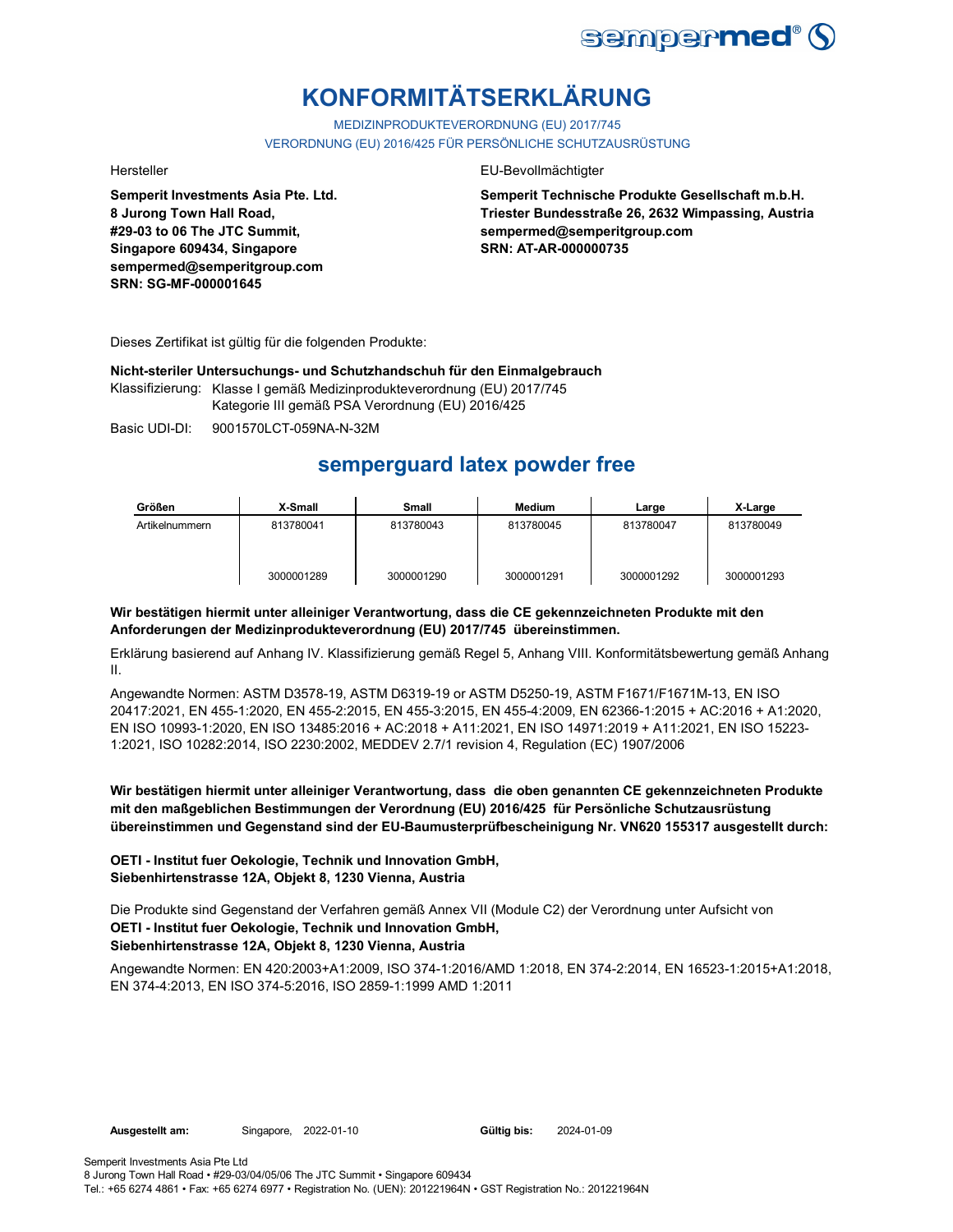

# **DÉCLARATION DE CONFORMITÉ**

RÈGLEMENT POUR LES DISPOSITIFS MÉDICAUX (UE) 2017/745 RÈGLEMENT (UE) 2016/425 POUR L'ÉQUIPEMENT DE PROTECTION INDIVIDUELLE

**Semperit Investments Asia Pte. Ltd. 8 Jurong Town Hall Road, #29-03 to 06 The JTC Summit, Singapore 609434, Singapore sempermed@semperitgroup.com SRN: SG-MF-000001645**

#### Fabricant **Representant UE**

**Semperit Technische Produkte Gesellschaft m.b.H. Triester Bundesstraße 26, 2632 Wimpassing, Austria sempermed@semperitgroup.com SRN: AT-AR-000000735**

Ce certificat est valable pour les produits suivants :

#### **Gant d'examen et de protection non-stérile à usage unique**

Classification : Classe I selon la règlement pour dispositifs médicaux (UE) 2017/745 Catégorie III selon la règlement EPI (UE) 2016/425

Basic UDI-DI: 9001570LCT-059NA-N-32M

## **semperguard latex powder free**

| <b>Tailles</b>    | X-Small    | Small      | <b>Medium</b> | Large      | X-Large    |
|-------------------|------------|------------|---------------|------------|------------|
| Numéros d'article | 813780041  | 813780043  | 813780045     | 813780047  | 813780049  |
|                   | 3000001289 | 3000001290 | 3000001291    | 3000001292 | 3000001293 |

#### **Par la présente, nous déclarons sous notre propre responsabilité que les produits portant le symbole CE sont conformes aux exigences de la règlement sur les dispositifs médicaux (EU) 2017/745.**

La déclaration se fonde sur l'annexe IV. Classification selon la règle 5, annexe VIII. Évaluation de la conformité selon l'annexe II.

Normes appliquées : ASTM D3578-19, ASTM D6319-19 or ASTM D5250-19, ASTM F1671/F1671M-13, EN ISO 20417:2021, EN 455-1:2020, EN 455-2:2015, EN 455-3:2015, EN 455-4:2009, EN 62366-1:2015 + AC:2016 + A1:2020, EN ISO 10993-1:2020, EN ISO 13485:2016 + AC:2018 + A11:2021, EN ISO 14971:2019 + A11:2021, EN ISO 15223- 1:2021, ISO 10282:2014, ISO 2230:2002, MEDDEV 2.7/1 revision 4, Regulation (EC) 1907/2006

**Par la présente, nous déclarons sous notre propre responsabilité que les produits portant le symbole CE mentionnés ci-dessus sont conformes aux dispositions essentielles de la règlement (UE) 2016/425 concernant l'équipement de protection individuelle sont identiques à l'équipement de protection individuelle faisant l'objet du certificat d'examen de type UE numéro VN620 155317 délivré par:**

#### **OETI - Institut fuer Oekologie, Technik und Innovation GmbH, Siebenhirtenstrasse 12A, Objekt 8, 1230 Vienna, Austria**

**OETI - Institut fuer Oekologie, Technik und Innovation GmbH, Siebenhirtenstrasse 12A, Objekt 8, 1230 Vienna, Austria** Les produits sont soumis aux procédures visées dans l'annexe VII (Module C2) de la règlement sous la surveillance de

Normes appliquées : EN 420:2003+A1:2009, ISO 374-1:2016/AMD 1:2018, EN 374-2:2014, EN 16523-1:2015+A1:2018, EN 374-4:2013, EN ISO 374-5:2016, ISO 2859-1:1999 AMD 1:2011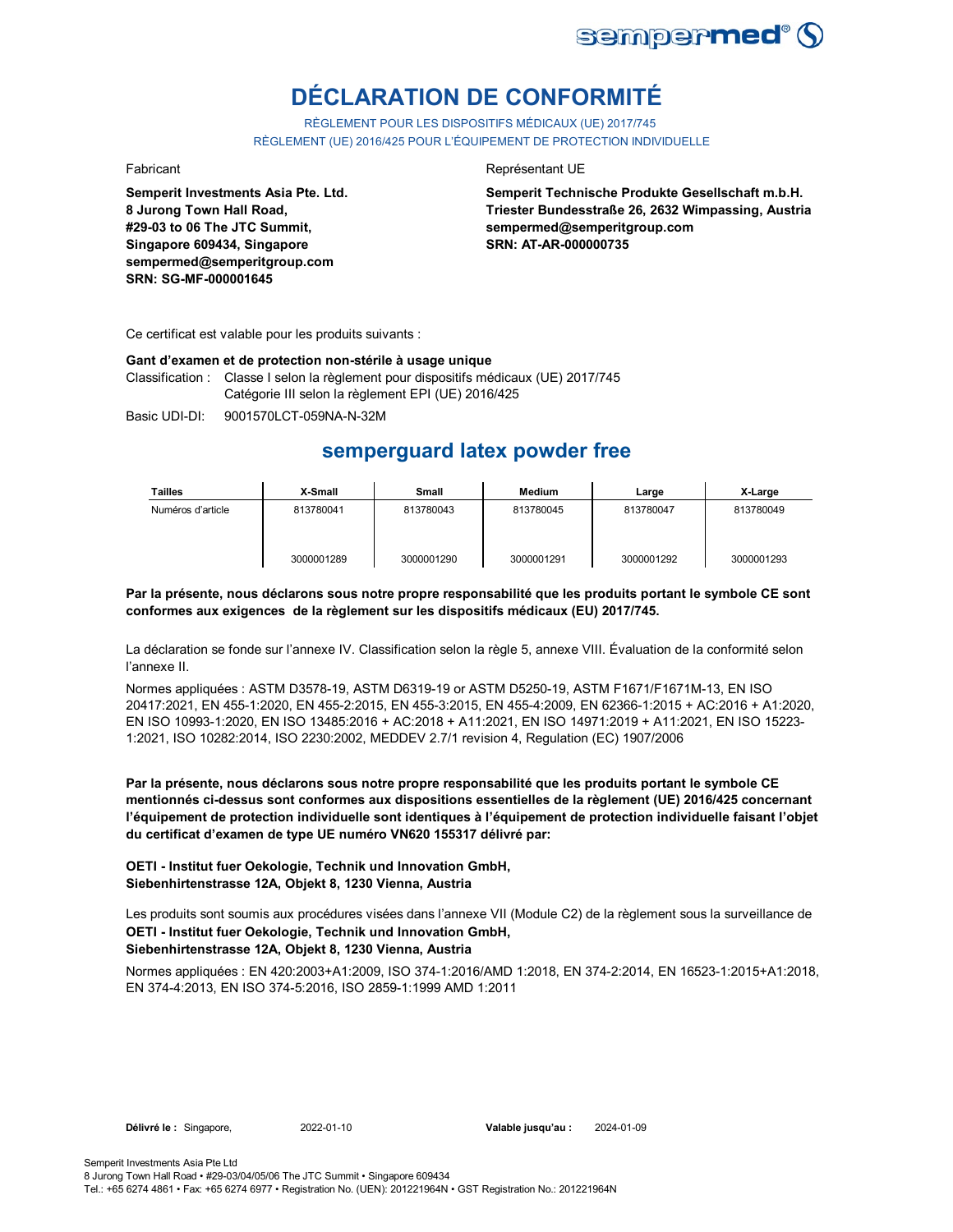

# **DICHIARAZIONE DI CONFORMITÀ**

REGOLAMENTO SUL DISPOSITIVO MEDICO (UE) 2017/745

REGOLAMENTO (UE) 2016/425 DELL'APPARECCHIATURA DI PROTEZIONE INDIVIDUALE

**Semperit Investments Asia Pte. Ltd. 8 Jurong Town Hall Road, #29-03 to 06 The JTC Summit, Singapore 609434, Singapore sempermed@semperitgroup.com SRN: SG-MF-000001645**

#### Produttore Rappresentante autorizzato nell'UE

**Semperit Technische Produkte Gesellschaft m.b.H. Triester Bundesstraße 26, 2632 Wimpassing, Austria sempermed@semperitgroup.com SRN: AT-AR-000000735**

Questo certificato è valido per il seguente prodotto:

#### **Guanto protettivo non sterile monouso da esame**

Clasificazione: Classe I secondo il regolamento dispositivi medici (UE) 2017/745 Categoria III secondo il regolamento (UE) 2016/425 del PPE

Basic UDI-DI: 9001570LCT-059NA-N-32M

## **semperguard latex powder free**

| Misure          | X-Small    | Small      | Medium     | Large      | X-Large    |
|-----------------|------------|------------|------------|------------|------------|
| Codici articolo | 813780041  | 813780043  | 813780045  | 813780047  | 813780049  |
|                 | 3000001289 | 3000001290 | 3000001291 | 3000001292 | 3000001293 |

#### **Con la presente, dichiariamo sotto la nostra esclusiva responsabilità che il prodotto con marchio CE sopra descritto soddisfa i requisiti del regolamento sui dispositivi medici (UE) 2017/745 .**

Dichiarazione basata sull'allegato IV. Classificazione secondo la regola 5, allegato VIII. La valutazione della conformità si basa sull'allegato II.

Norme applicate: ASTM D3578-19, ASTM D6319-19 or ASTM D5250-19, ASTM F1671/F1671M-13, EN ISO 20417:2021, EN 455-1:2020, EN 455-2:2015, EN 455-3:2015, EN 455-4:2009, EN 62366-1:2015 + AC:2016 + A1:2020, EN ISO 10993- 1:2020, EN ISO 13485:2016 + AC:2018 + A11:2021, EN ISO 14971:2019 + A11:2021, EN ISO 15223-1:2021, ISO 10282:2014, ISO 2230:2002, MEDDEV 2.7/1 revision 4, Regulation (EC) 1907/2006

**Con la presente, dichiariamo sotto la nostra esclusiva responsabilità che il prodotto con marchio CE sopra descritto è conforme alle disposizioni applicabili del Regolamento (UE) 2016/425 sui dispositivi di protezione individuale ed è identico al dispositivo di protezione personale che è soggetto al Certificato di Esame di Tipo UE n. VN620 155317 rilasciato da:**

**OETI - Institut fuer Oekologie, Technik und Innovation GmbH, Siebenhirtenstrasse 12A, Objekt 8, 1230 Vienna, Austria**

**OETI - Institut fuer Oekologie, Technik und Innovation GmbH,**  ed è soggetto alla procedura di cui all'allegato VII (modulo C2) del regolamento (UE) 2016/425 sotto il controllo di

### **Siebenhirtenstrasse 12A, Objekt 8, 1230 Vienna, Austria**

Norme applicate: EN 420:2003+A1:2009, ISO 374-1:2016/AMD 1:2018, EN 374-2:2014, EN 16523-1:2015+A1:2018, EN 374-4:2013, EN ISO 374-5:2016, ISO 2859-1:1999 AMD 1:2011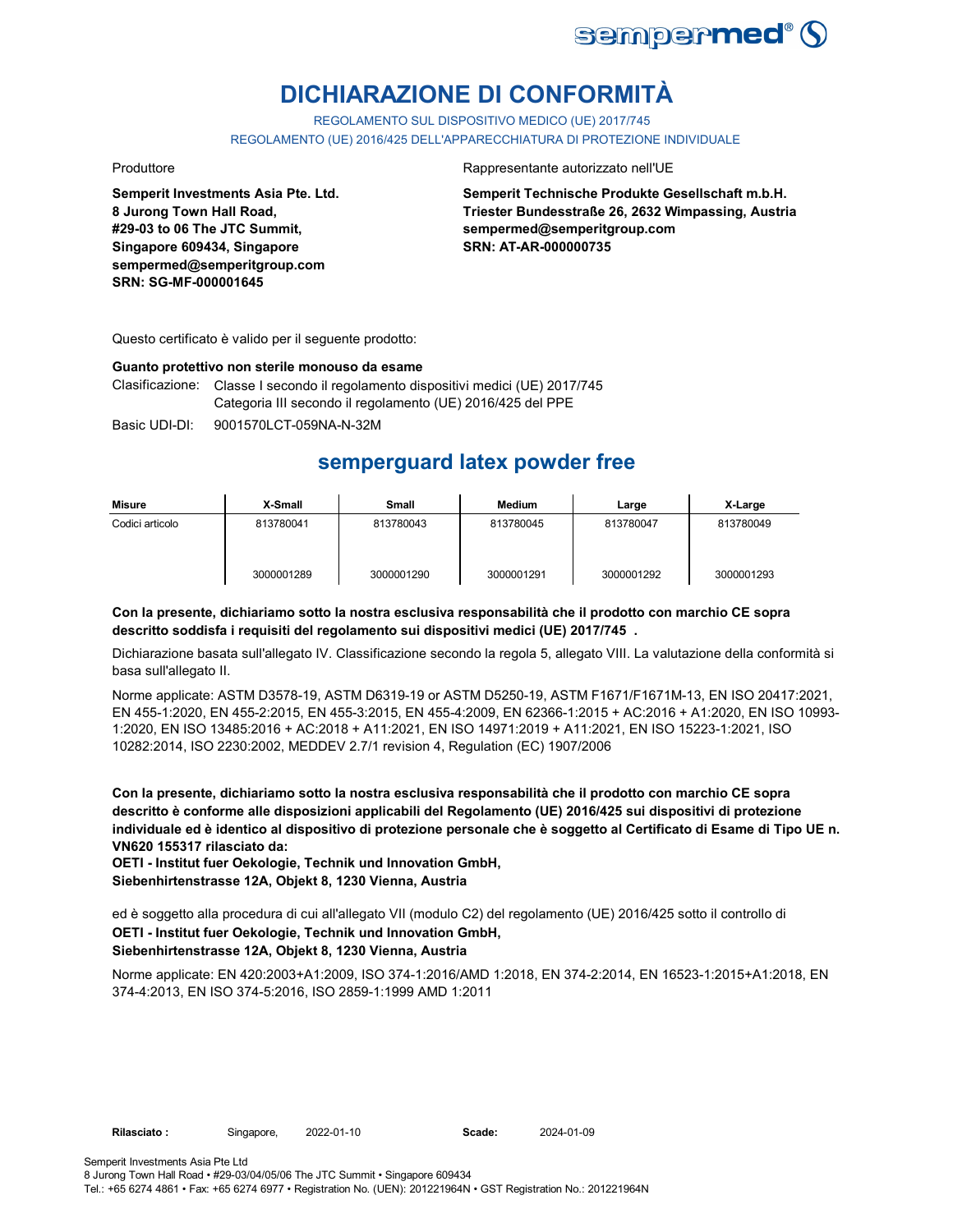

## **CONFORMITEITSVERKLARING**

VERORDENING MEDISCHE PRODUCTEN (EU) 2017/745

VERORDENING (EU) 2016/425 BETREFFENDE PERSOONLIJKE BESCHERMENDE UITRUSTING

**Semperit Investments Asia Pte. Ltd. 8 Jurong Town Hall Road, #29-03 to 06 The JTC Summit, Singapore 609434, Singapore sempermed@semperitgroup.com SRN: SG-MF-000001645**

### Fabrikant Gemachtigde EU

**Semperit Technische Produkte Gesellschaft m.b.H. Triester Bundesstraße 26, 2632 Wimpassing, Austria sempermed@semperitgroup.com SRN: AT-AR-000000735**

Dit certificaat is geldig voor de volgende producten:

#### **Niet-steriele onderzoeks- en beschermende handschoenen voor eenmalig gebruik**

Classificatie: Klasse I volgens Verordening (EU) 2017/745 betreffende medische hulpmiddelen Categorie III volgens PBM-verordening (EU) 2016/425

Basic UDI-DI: 9001570LCT-059NA-N-32M

## **semperguard latex powder free**

| Maten          | X-Small    | Small      | Medium     | Large      | X-Large    |
|----------------|------------|------------|------------|------------|------------|
| Artikelnummers | 813780041  | 813780043  | 813780045  | 813780047  | 813780049  |
|                | 3000001289 | 3000001290 | 3000001291 | 3000001292 | 3000001293 |

#### **Wij verklaren hierbij onder uitsluitende verantwoordelijkheid, dat de CE-gemarkeerde producten voldoen aan de vereisten van de Verordening Medische Hulpmiddelen (EU) 2017/745.**

Verklaring op basis van bijlage IV. Classificatie volgens regel 5, bijlage VIII. De conformiteitsbeoordeling is gebaseerd op bijlage II.

Toegepaste normen: ASTM D3578-19, ASTM D6319-19 or ASTM D5250-19, ASTM F1671/F1671M-13, EN ISO 20417:2021, EN 455-1:2020, EN 455-2:2015, EN 455-3:2015, EN 455-4:2009, EN 62366-1:2015 + AC:2016 + A1:2020, EN ISO 10993-1:2020, EN ISO 13485:2016 + AC:2018 + A11:2021, EN ISO 14971:2019 + A11:2021, EN ISO 15223-1:2021, ISO 10282:2014, ISO 2230:2002, MEDDEV 2.7/1 revision 4, Regulation (EC) 1907/2006

**Hierbij verklaren wij onder uitsluitende verantwoordelijkheid, dat de bovengenoemde CE-gemarkeerde producten voldoen aan de relevante bepalingen van de Verordening (EU) 2016/425 over persoonlijke beschermingsmiddelen en het onderworpen zijn aan het certificaat van EU-typeonderzoek nr.VN620 155317 uitgegeven door:**

**OETI - Institut fuer Oekologie, Technik und Innovation GmbH, Siebenhirtenstrasse 12A, Objekt 8, 1230 Vienna, Austria**

**OETI - Institut fuer Oekologie, Technik und Innovation GmbH, Siebenhirtenstrasse 12A, Objekt 8, 1230 Vienna, Austria** De producten vallen onder de procedures van bijlage VII (module C2) van de verordening onder toezicht van

Toegepaste normen: EN 420:2003+A1:2009, ISO 374-1:2016/AMD 1:2018, EN 374-2:2014, EN 16523- 1:2015+A1:2018, EN 374-4:2013, EN ISO 374-5:2016, ISO 2859-1:1999 AMD 1:2011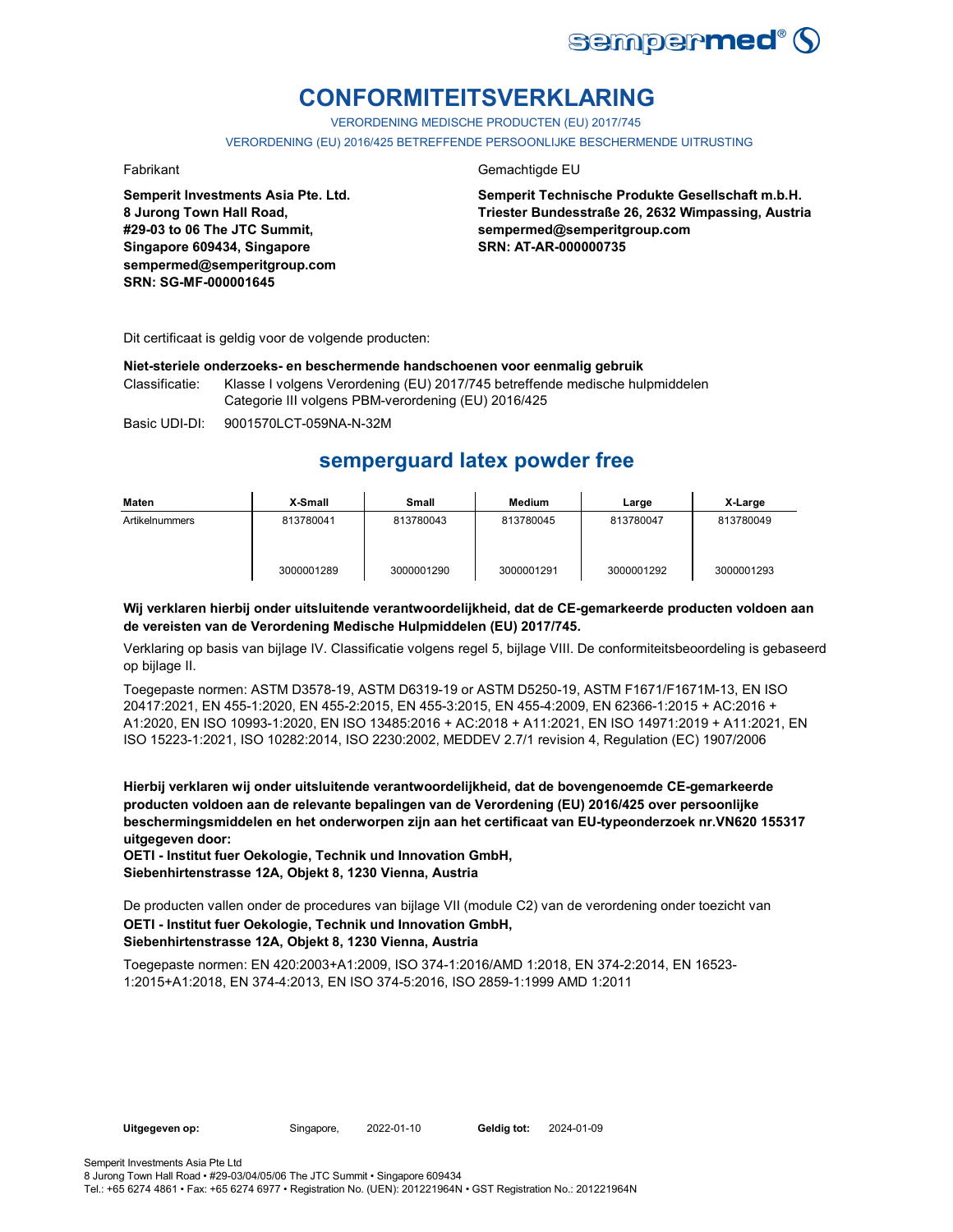

# **DECLARACIÓN DE CONFORMIDAD**

REGLAMENTO (UE) 2017/745 DE PRODUCTOS MEDICINALES REGLAMENTO (UE) 2016/425 PARA EQUIPAMIENTOS PERSONALES

**Semperit Investments Asia Pte. Ltd. 8 Jurong Town Hall Road, #29-03 to 06 The JTC Summit, Singapore 609434, Singapore sempermed@semperitgroup.com SRN: SG-MF-000001645**

#### Fabricante Representante de la UE

**Semperit Technische Produkte Gesellschaft m.b.H. Triester Bundesstraße 26, 2632 Wimpassing, Austria sempermed@semperitgroup.com SRN: AT-AR-000000735**

El presente certificado es válido para los siguientes productos:

#### **Guante de exploración y protección no estéril para un solo uso**

Clasificación: Clase I según el Reglamento de Productos Medicinales (EU) 2017/745 Categoría III según el Reglamento EPI (UE) 2016/425

Basic UDI-DI: 9001570LCT-059NA-N-32M

## **semperguard latex powder free**

| Tamaños            | X-Small    | Small      | Medium     | Large      | X-Large    |
|--------------------|------------|------------|------------|------------|------------|
| Número de artículo | 813780041  | 813780043  | 813780045  | 813780047  | 813780049  |
|                    | 3000001289 | 3000001290 | 3000001291 | 3000001292 | 3000001293 |

#### **Por la presente confirmamos bajo nuestra exclusiva responsabilidad que los productos con marcado CE cumplen con los requisitos del Reglamento (UE) 2017/745 sobre productos sanitarios.**

Declaración basada en el anexo IV. Clasificación según la norma 5 del anexo VIII. La evaluación de la conformidad se basa en el anexo II.

Normas aplicadas: ASTM D3578-19, ASTM D6319-19 or ASTM D5250-19, ASTM F1671/F1671M-13, EN ISO 20417:2021, EN 455-1:2020, EN 455-2:2015, EN 455-3:2015, EN 455-4:2009, EN 62366-1:2015 + AC:2016 + A1:2020, EN ISO 10993- 1:2020, EN ISO 13485:2016 + AC:2018 + A11:2021, EN ISO 14971:2019 + A11:2021, EN ISO 15223-1:2021, ISO 10282:2014, ISO 2230:2002, MEDDEV 2.7/1 revision 4, Regulation (EC) 1907/2006

**Por la presente confirmamos, bajo nuestra exclusiva responsabilidad, que los productos arriba mencionados con la marca CE cumplen con las disposiciones pertinentes del Reglamento (UE) 2016/425 para equipos de protección personal y están sujetos al Certificado de examen de tipo nº. VN620 155317 expedido por:**

**OETI - Institut fuer Oekologie, Technik und Innovation GmbH,** 

**Siebenhirtenstrasse 12A, Objekt 8, 1230 Vienna, Austria**

Los productos están sujetos a los procedimientos establecidos en el anexo VII (módulo C2) del Reglamento bajo la supervisión de

#### **OETI - Institut fuer Oekologie, Technik und Innovation GmbH, Siebenhirtenstrasse 12A, Objekt 8, 1230 Vienna, Austria**

Normas aplicadas: EN 420:2003+A1:2009, ISO 374-1:2016/AMD 1:2018, EN 374-2:2014, EN 16523-1:2015+A1:2018, EN 374-4:2013, EN ISO 374-5:2016, ISO 2859-1:1999 AMD 1:2011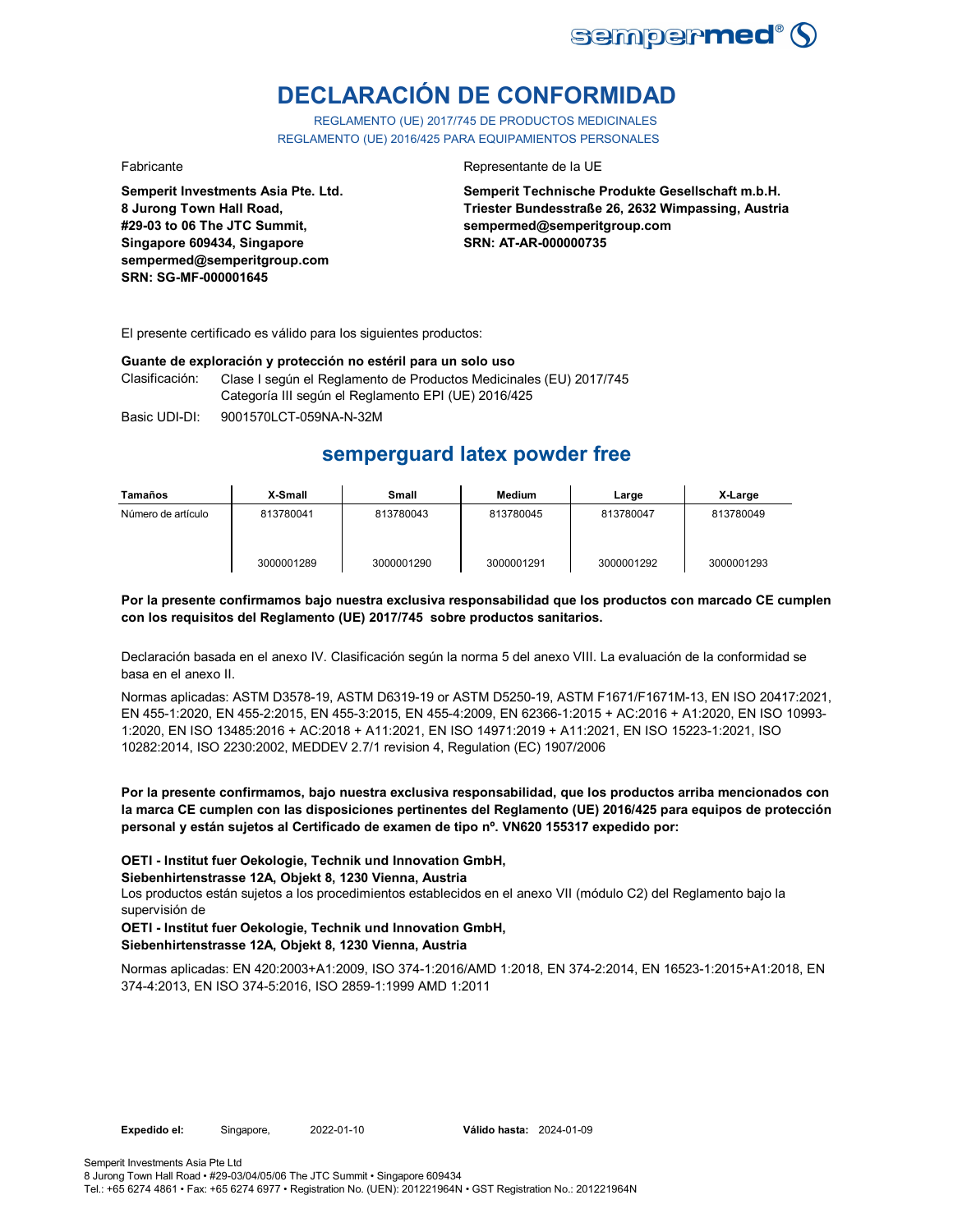

# **DECLARAÇÃO DE CONFORMIDADE**

REGULAMENTO (UE) 2017/745 SOBRE DISPOSITIVOS MÉDICOS REGULAMENTO (UE) 2016/425 SOBRE EQUIPAMENTO DE PROTEÇÃO INDIVIDUAL

**Semperit Investments Asia Pte. Ltd. 8 Jurong Town Hall Road, #29-03 to 06 The JTC Summit, Singapore 609434, Singapore sempermed@semperitgroup.com SRN: SG-MF-000001645**

#### Fabricante Representante da UE

**Semperit Technische Produkte Gesellschaft m.b.H. Triester Bundesstraße 26, 2632 Wimpassing, Austria sempermed@semperitgroup.com SRN: AT-AR-000000735**

Este certificado é válido para os seguintes produtos:

#### **Luva de exame e de proteção não estéril para uso único**

Classificação: Classe I de acordo com o regulamento de Dispositivos Médicos (UE) 2017/745 Categoria III de acordo com o regulamento EPI (UE) 2016/425

Basic UDI-DI: 9001570LCT-059NA-N-32M

## **semperguard latex powder free**

| Tamanhos          | X-Small    | Small      | Medium     | Large      | X-Large    |
|-------------------|------------|------------|------------|------------|------------|
| Números de artigo | 813780041  | 813780043  | 813780045  | 813780047  | 813780049  |
|                   | 3000001289 | 3000001290 | 3000001291 | 3000001292 | 3000001293 |

**Declaramos desta forma, sob a nossa exclusiva responsabilidade, que os produtos com a marca CE estão em conformidade com os requisitos da Regulamento de Dispositivos Médicos (UE) 2017/745 .**

Declaração baseada no Anexo IV. Classificação de acordo com a regra 5, Anexo VIII. Avaliação da conformidade com base no Anexo II.

Normas aplicadas: ASTM D3578-19, ASTM D6319-19 or ASTM D5250-19, ASTM F1671/F1671M-13, EN ISO 20417:2021, EN 455-1:2020, EN 455-2:2015, EN 455-3:2015, EN 455-4:2009, EN 62366-1:2015 + AC:2016 + A1:2020, EN ISO 10993- 1:2020, EN ISO 13485:2016 + AC:2018 + A11:2021, EN ISO 14971:2019 + A11:2021, EN ISO 15223-1:2021, ISO 10282:2014, ISO 2230:2002, MEDDEV 2.7/1 revision 4, Regulation (EC) 1907/2006

**Declaramos desta forma, sob a nossa exclusiva responsabilidade, que os produtos com a marca CE acima mencionados estão em conformidade com as disposições relevantes do regulamento (UE) 2016/425 para Equipamentos de Proteção Individual e são objeto do certificado de exame de tipo da UE n.º VN620 155317 emitido por:**

**OETI - Institut fuer Oekologie, Technik und Innovation GmbH, Siebenhirtenstrasse 12A, Objekt 8, 1230 Vienna, Austria**

**OETI - Institut fuer Oekologie, Technik und Innovation GmbH, Siebenhirtenstrasse 12A, Objekt 8, 1230 Vienna, Austria** Os produtos são objeto dos procedimentos previstos no anexo VII (módulo C2) do regulamento, sob a supervisão de

Normas aplicadas: EN 420:2003+A1:2009, ISO 374-1:2016/AMD 1:2018, EN 374-2:2014, EN 16523-1:2015+A1:2018, EN 374-4:2013, EN ISO 374-5:2016, ISO 2859-1:1999 AMD 1:2011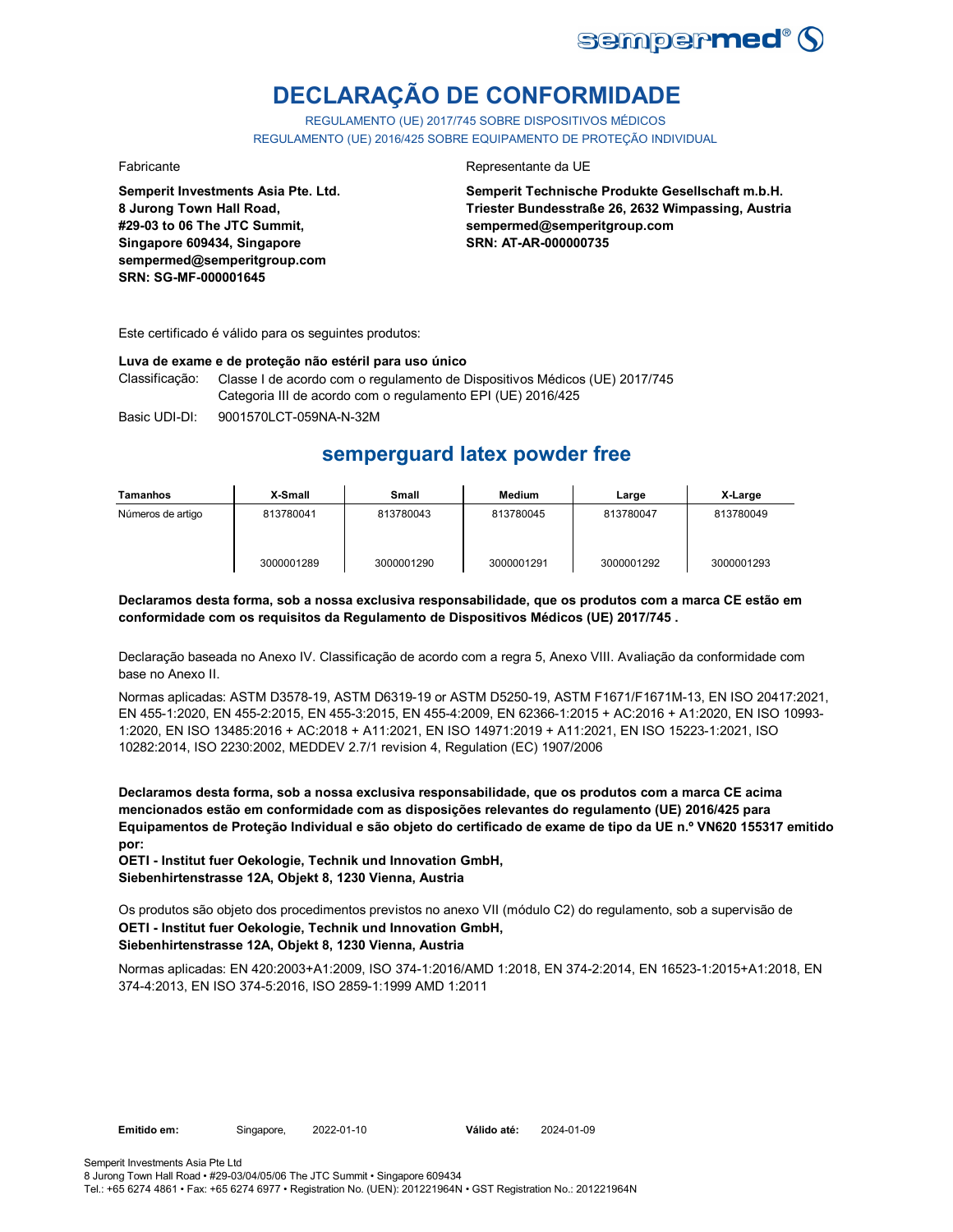

# **DEKLARATON OM ÖVERENSSTÄMMELSE**

FÖRORDNING (EU) 2017/745 MEDICINTEKNISKA PRODUKTER FÖRORDNING (EU) 2016/425 FÖR PERSONLIG SKYDDSUTRUSTNING

**Semperit Investments Asia Pte. Ltd. 8 Jurong Town Hall Road, #29-03 to 06 The JTC Summit, Singapore 609434, Singapore sempermed@semperitgroup.com SRN: SG-MF-000001645**

#### Tillverkare Behörig representant hos EU

**Semperit Technische Produkte Gesellschaft m.b.H. Triester Bundesstraße 26, 2632 Wimpassing, Austria sempermed@semperitgroup.com SRN: AT-AR-000000735**

Detta certifikat gäller följande produkt:

#### **Icke-steril inspektions- och skyddshandske för engångsanvändning**

Klassificering: Klass I enligt EU-förordning för medicintek-niska produkter (MD) (EU) 2017/745 Kategori III enligt EU-förordning för personlig skyddsutrustning (PPE) 2016/425

Basic UDI-DI: 9001570LCT-059NA-N-32M

## **semperguard latex powder free**

| <b>Storlekar</b> | X-Small    | <b>Small</b> | <b>Medium</b> | Large      | X-Large    |
|------------------|------------|--------------|---------------|------------|------------|
| Artikelkoder     | 813780041  | 813780043    | 813780045     | 813780047  | 813780049  |
|                  | 3000001289 | 3000001290   | 3000001291    | 3000001292 | 3000001293 |

#### **Vi förklarar härmed under eget exklusivt ansvar att ovan beskrivna, CE-markerade produkt stämmer överens med erforderliga i förordning för medicinska produkter (EU) 2017/745.**

Förklaring på grundval av bilaga IV. Klassificering enligt regel 5, bilaga VIII. Bedömningen av överensstämmelse grundar sig på bilaga II.

Tillämpade standarder: ASTM D3578-19, ASTM D6319-19 or ASTM D5250-19, ASTM F1671/F1671M-13, EN ISO 20417:2021, EN 455-1:2020, EN 455-2:2015, EN 455-3:2015, EN 455-4:2009, EN 62366-1:2015 + AC:2016 + A1:2020, EN ISO 10993-1:2020, EN ISO 13485:2016 + AC:2018 + A11:2021, EN ISO 14971:2019 + A11:2021, EN ISO 15223- 1:2021, ISO 10282:2014, ISO 2230:2002, MEDDEV 2.7/1 revision 4, Regulation (EC) 1907/2006

#### **Vi förklarar härmed under eget exklusivt ansvar att ovan beskrivna, CE-markerade produkt stämmer överens med tillämpliga bestämmelser i EU-förordningen 2016/425 för personlig skyddsutrustning och är identisk med den personliga skyddsutrustning som anges i EU-certifikat för typgranskning nummerVN620 155317 daterad av:**

#### **OETI - Institut fuer Oekologie, Technik und Innovation GmbH,**

#### **Siebenhirtenstrasse 12A, Objekt 8, 1230 Vienna, Austria**

och är föremål för den procedur som beskrivs i Bilaga VII (Modul C2) till EU-förordningen 2016/425 under the supervision of under uppsikt av

#### **OETI - Institut fuer Oekologie, Technik und Innovation GmbH, Siebenhirtenstrasse 12A, Objekt 8, 1230 Vienna, Austria**

Tillämpade standarder: EN 420:2003+A1:2009, ISO 374-1:2016/AMD 1:2018, EN 374-2:2014, EN 16523- 1:2015+A1:2018, EN 374-4:2013, EN ISO 374-5:2016, ISO 2859-1:1999 AMD 1:2011

**Daterad :** Singapore, 2022-01-10 **Giltig till:** 2024-01-09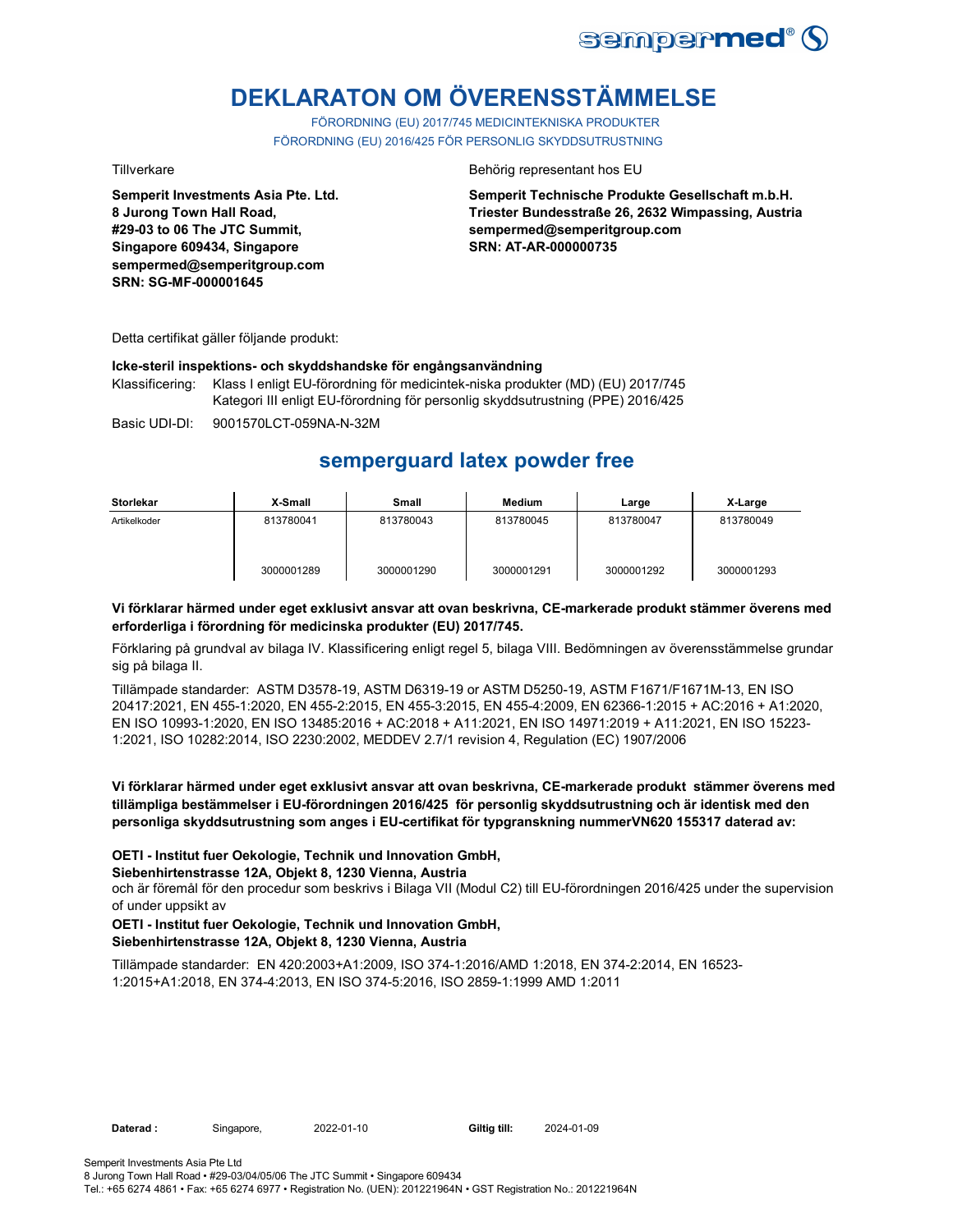

## **KONFORMITETSERKLÆRING**

FORORDNING (EU) 2017/745 OM MEDICINSK UDSTYR FORORDNING (EU) 2016/425 FOR PERSONLIGE VÆRNEMIDLER

**Semperit Investments Asia Pte. Ltd. 8 Jurong Town Hall Road, #29-03 to 06 The JTC Summit, Singapore 609434, Singapore sempermed@semperitgroup.com SRN: SG-MF-000001645**

#### Producent EU-befuldmægtigede

**Semperit Technische Produkte Gesellschaft m.b.H. Triester Bundesstraße 26, 2632 Wimpassing, Austria sempermed@semperitgroup.com SRN: AT-AR-000000735**

Dette certifikat er gyldigt for følgende produkter:

#### **Ikke-steril undersøgelses- og beskyttelseshandske til engangsbrug**

Klassificering: Klasse I jævnfør (EU) 2017/745 -forordningen for medicinsk udstyr Kategori III jævnfør PVM-forordningen (EU) 2016/425

Basic UDI-DI: 9001570LCT-059NA-N-32M

## **semperguard latex powder free**

| Størrelser   | X-Small    | Small      | Medium     | Large      | X-Large    |
|--------------|------------|------------|------------|------------|------------|
| Artikelnumre | 813780041  | 813780043  | 813780045  | 813780047  | 813780049  |
|              | 3000001289 | 3000001290 | 3000001291 | 3000001292 | 3000001293 |

#### **Vi bekræfter hermed under fuldt ansvar, at de ovenfor nævnte CE-mærkede produkter stemmer overens med de krav i forordningen for medicinsk udstyr (EU) 2017/745.**

Erklæring på grundlag af bilag IV. Klassificering i henhold til regel 5, bilag VIII. Overensstemmelsesvurderingen er baseret på bilag II.

Anvendte standarder: ASTM D3578-19, ASTM D6319-19 or ASTM D5250-19, ASTM F1671/F1671M-13, EN ISO 20417:2021, EN 455-1:2020, EN 455-2:2015, EN 455-3:2015, EN 455-4:2009, EN 62366-1:2015 + AC:2016 + A1:2020, EN ISO 10993-1:2020, EN ISO 13485:2016 + AC:2018 + A11:2021, EN ISO 14971:2019 + A11:2021, EN ISO 15223- 1:2021, ISO 10282:2014, ISO 2230:2002, MEDDEV 2.7/1 revision 4, Regulation (EC) 1907/2006

### **Vi bekræfter hermed under fuldt ansvar, at de ovenfor nævnte CE-mærkede produkter stemmer overens med med de afgørende bestemmelser i forordningen (EU) 2016/425 for personlige værnemidler, og er genstand for EUcertificering af typeafprøvning nr.VN620 155317 udstedt gennem:**

**OETI - Institut fuer Oekologie, Technik und Innovation GmbH,** 

### **Siebenhirtenstrasse 12A, Objekt 8, 1230 Vienna, Austria**

Produkterne er genstand for procedurer jævnfør VII (modul C2) i forordningen med opsyn af

### **OETI - Institut fuer Oekologie, Technik und Innovation GmbH,**

#### **Siebenhirtenstrasse 12A, Objekt 8, 1230 Vienna, Austria**

Anvendte standarder: EN 420:2003+A1:2009, ISO 374-1:2016/AMD 1:2018, EN 374-2:2014, EN 16523-1:2015+A1:2018, EN 374-4:2013, EN ISO 374-5:2016, ISO 2859-1:1999 AMD 1:2011

**Udstedt den:** Singapore, 2022-01-10 **Gyldig til:** 2024-01-09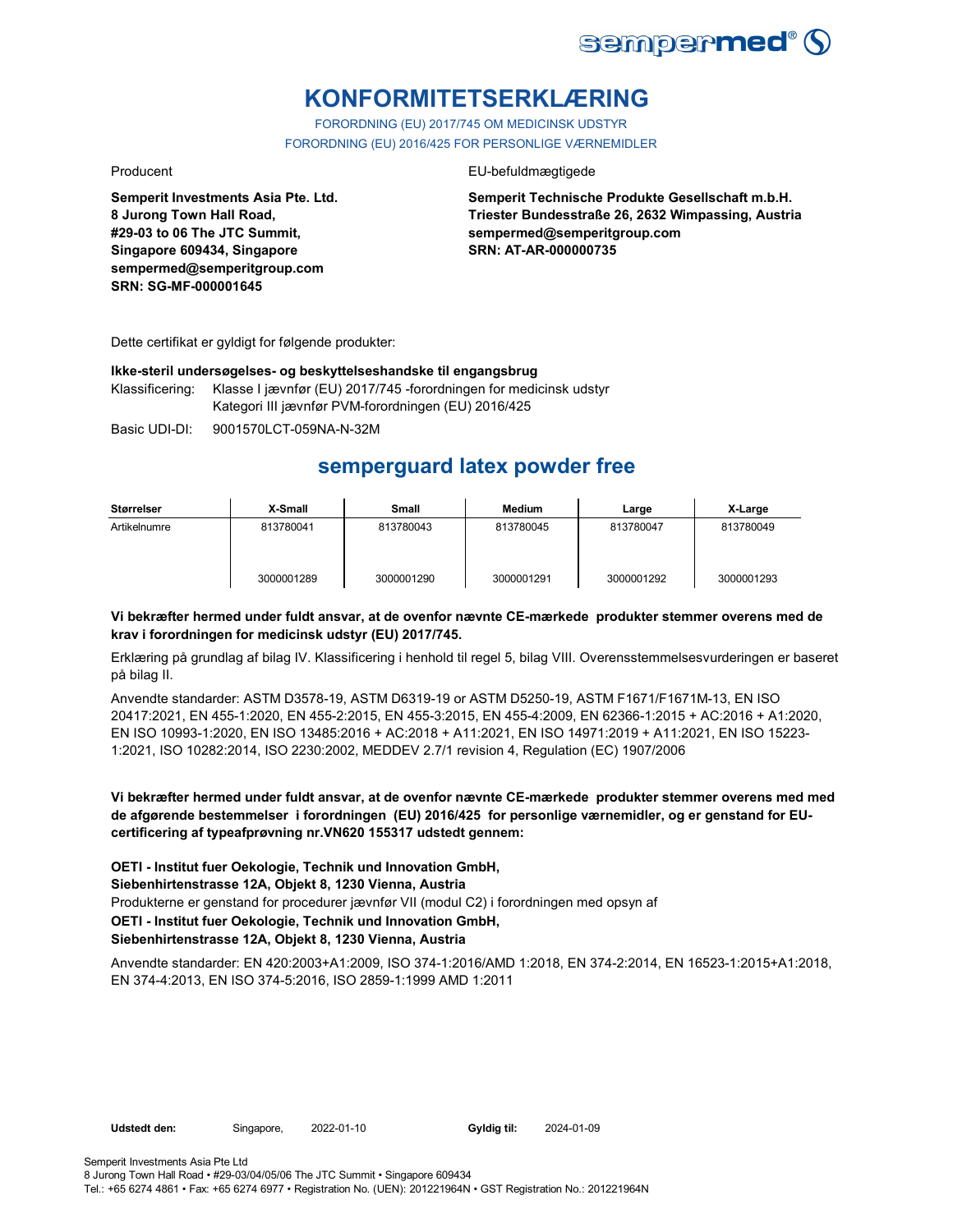

## **KONFORMITETSERKLÆRING**

FORORDNING FOR MEDISINSK UTSTYR (EU) 2017/745 FORORDNING (EU) 2016/425 OM PERSONLIG VERNEUTSTYR

**Semperit Investments Asia Pte. Ltd. 8 Jurong Town Hall Road, #29-03 to 06 The JTC Summit, Singapore 609434, Singapore sempermed@semperitgroup.com SRN: SG-MF-000001645**

#### Produsent **Autorisert representant i EU**

**Semperit Technische Produkte Gesellschaft m.b.H. Triester Bundesstraße 26, 2632 Wimpassing, Austria sempermed@semperitgroup.com SRN: AT-AR-000000735**

Dette sertifikatet er gyldig for følgende produkter:

#### **Ikke-steril undersøkelses- og beskyttelseshanske for engangsbruk**

Klassifisering: Klasse I i henhold til forordning for medisinsk utstyr (EU) 2017/745 Kategori III i henhold til PVU-forordningen (EU) nr. 2016/425

Basic UDI-DI: 9001570LCT-059NA-N-32M

## **semperguard latex powder free**

| Størrelser    | X-Small    | Small      | Medium     | Large      | X-Large    |
|---------------|------------|------------|------------|------------|------------|
| Artikkelnumre | 813780041  | 813780043  | 813780045  | 813780047  | 813780049  |
|               | 3000001289 | 3000001290 | 3000001291 | 3000001292 | 3000001293 |

#### **Vi erklærer herved under eneansvar at det CE-merkede produktet oppfyller de kravene i Uredbet for medisinsk utstyr (EU) 2017/745.**

Erklæring basert på vedlegg IV. Klassifisering i henhold til regel nr. 5, vedlegg VIII. Samsvarsvurderingen er basert på vedlegg II.

Relevante standarder: ASTM D3578-19, ASTM D6319-19 or ASTM D5250-19, ASTM F1671/F1671M-13, EN ISO 20417:2021, EN 455-1:2020, EN 455-2:2015, EN 455-3:2015, EN 455-4:2009, EN 62366-1:2015 + AC:2016 + A1:2020, EN ISO 10993-1:2020, EN ISO 13485:2016 + AC:2018 + A11:2021, EN ISO 14971:2019 + A11:2021, EN ISO 15223- 1:2021, ISO 10282:2014, ISO 2230:2002, MEDDEV 2.7/1 revision 4, Regulation (EC) 1907/2006

**Vi erklærer herved under eneansvar at det CE-merkede produktet som er nevnt ovenfor oppfyller de relevante bestemmelsene i Forordning (EU) nr. 2016/425 om personlig verneutstyr og er gjenstand for EUtypeprøvesertifikat nr. VN620 155317 utstedt av:**

**OETI - Institut fuer Oekologie, Technik und Innovation GmbH,** 

#### **Siebenhirtenstrasse 12A, Objekt 8, 1230 Vienna, Austria**

Produktet er gjenstand for prosedyren som er beskrevet i Vedlegg VII (Modul C2) i Forordning nr. 2016/425 under tilsyn av

#### **OETI - Institut fuer Oekologie, Technik und Innovation GmbH, Siebenhirtenstrasse 12A, Objekt 8, 1230 Vienna, Austria**

Relevante standarder: EN 420:2003+A1:2009, ISO 374-1:2016/AMD 1:2018, EN 374-2:2014, EN 16523-1:2015+A1:2018, EN 374-4:2013, EN ISO 374-5:2016, ISO 2859-1:1999 AMD 1:2011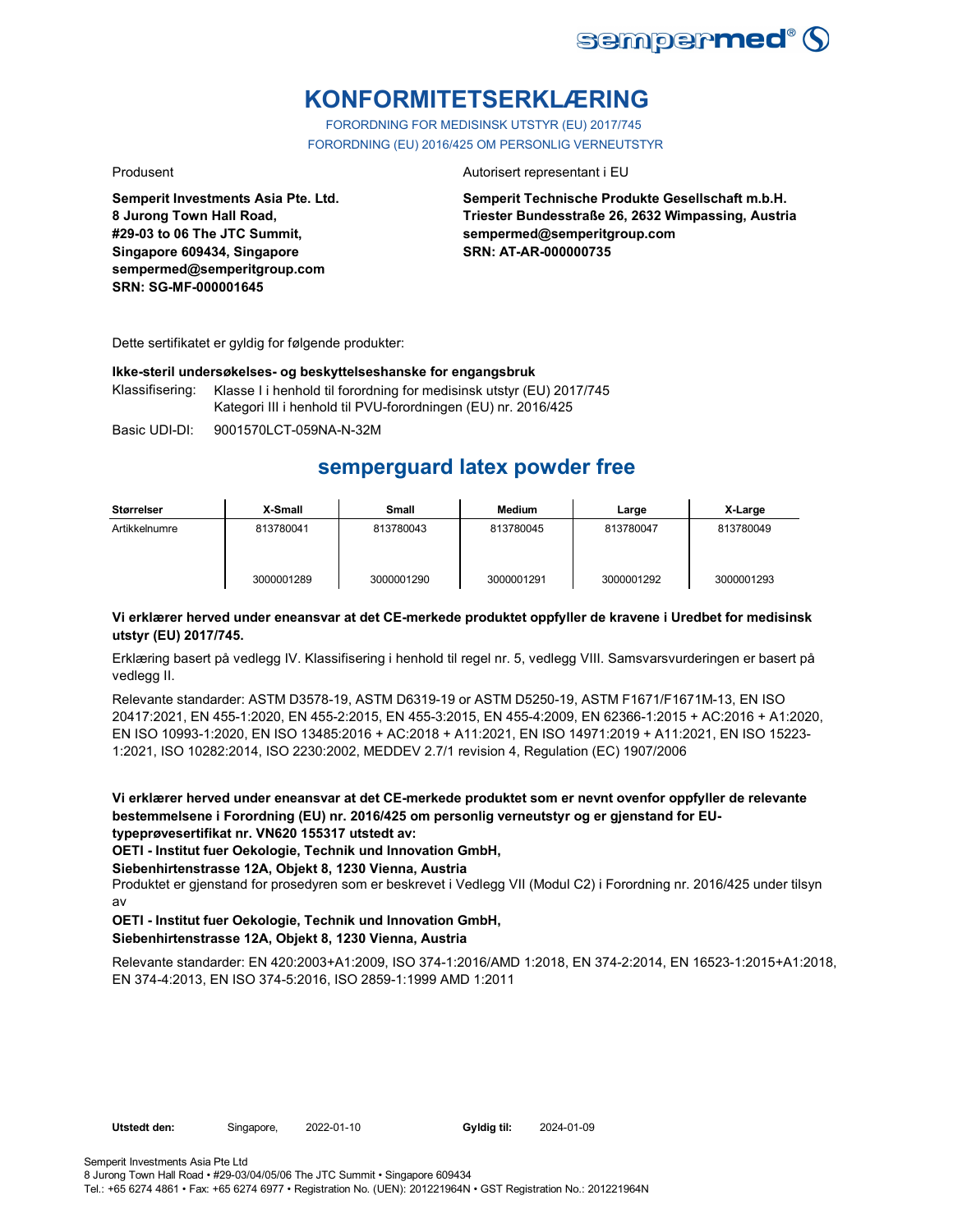

## **VAATIMUSTENMUKAISUUSVAKUUTUS**

LÄÄKINNÄLLISIÄ LAITTEITA KOSKEVA ASETUS (EU) 2017/745 HENKILÖNSUOJAIMISTA ANNETTU ASETUS (EU) 2016/425

**Semperit Investments Asia Pte. Ltd. 8 Jurong Town Hall Road, #29-03 to 06 The JTC Summit, Singapore 609434, Singapore sempermed@semperitgroup.com SRN: SG-MF-000001645**

#### Valmistaja EU:n valtuutettu edustaja

**Semperit Technische Produkte Gesellschaft m.b.H. Triester Bundesstraße 26, 2632 Wimpassing, Austria sempermed@semperitgroup.com SRN: AT-AR-000000735**

Tämä sertifikaatti koskee seuraavia tuotteita:

#### **Kertakäyttöinen ei-steriili tutkimus- ja suojakäsine**

Luokitus: Luokka I lääkinnällisiä laitteita koskevan asetuksen (EU) 2017/745 mukaisesti Luokka III henkilönsuojaimista annetun asetuksen (EU) 2016/425 mukaisesti

Basic UDI-DI: 9001570LCT-059NA-N-32M

## **semperguard latex powder free**

| Koot         | X-Small    | Small      | <b>Medium</b> | Large      | X-Large    |
|--------------|------------|------------|---------------|------------|------------|
| Tuotenumerot | 813780041  | 813780043  | 813780045     | 813780047  | 813780049  |
|              | 3000001289 | 3000001290 | 3000001291    | 3000001292 | 3000001293 |

### **Täten vahvistamme yksinomaisella vastuullamme, että CE-merkityt tuotteet vastaavat lääkinnällisiä laitteita koskevan asetuksen (EU) 2017/745 mukaisia vaatimuksia.**

Liitteeseen IV perustuva julistus. Luokitus liitteen VIII 5 säännön mukaisesti. Vaatimustenmukaisuuden arviointi perustuu liitteeseen II.

Sovelletut standardit: ASTM D3578-19, ASTM D6319-19 or ASTM D5250-19, ASTM F1671/F1671M-13, EN ISO 20417:2021, EN 455-1:2020, EN 455-2:2015, EN 455-3:2015, EN 455-4:2009, EN 62366-1:2015 + AC:2016 + A1:2020, EN ISO 10993-1:2020, EN ISO 13485:2016 + AC:2018 + A11:2021, EN ISO 14971:2019 + A11:2021, EN ISO 15223-1:2021, ISO 10282:2014, ISO 2230:2002, MEDDEV 2.7/1 revision 4, Regulation (EC) 1907/2006

**Täten vahvistamme yksinomaisella vastuullamme, että yllä mainitut CE-merkityt tuotteet vastaavat henkilönsuojaimista annetun asetuksen (EU) 2016/425 mukaisia perustavanlaatuisia vaatimuksia ja niihin sovelletaan EU:n tyyppitarkastustodistusta nro VN620 155317 laadittu : OETI - Institut fuer Oekologie, Technik und Innovation GmbH,** 

**Siebenhirtenstrasse 12A, Objekt 8, 1230 Vienna, Austria**

Tuotteet ovat asetuksen liitteen VII (moduuli C2) mukaisen menettelyn kohteena, valvonnan suorittaa

#### **OETI - Institut fuer Oekologie, Technik und Innovation GmbH,**

### **Siebenhirtenstrasse 12A, Objekt 8, 1230 Vienna, Austria**

Sovelletut standardit: EN 420:2003+A1:2009, ISO 374-1:2016/AMD 1:2018, EN 374-2:2014, EN 16523-1:2015+A1:2018, EN 374-4:2013, EN ISO 374-5:2016, ISO 2859-1:1999 AMD 1:2011

**Laadittu :** Singapore, 2022-01-10 **Voimassa (asti):** 2024-01-09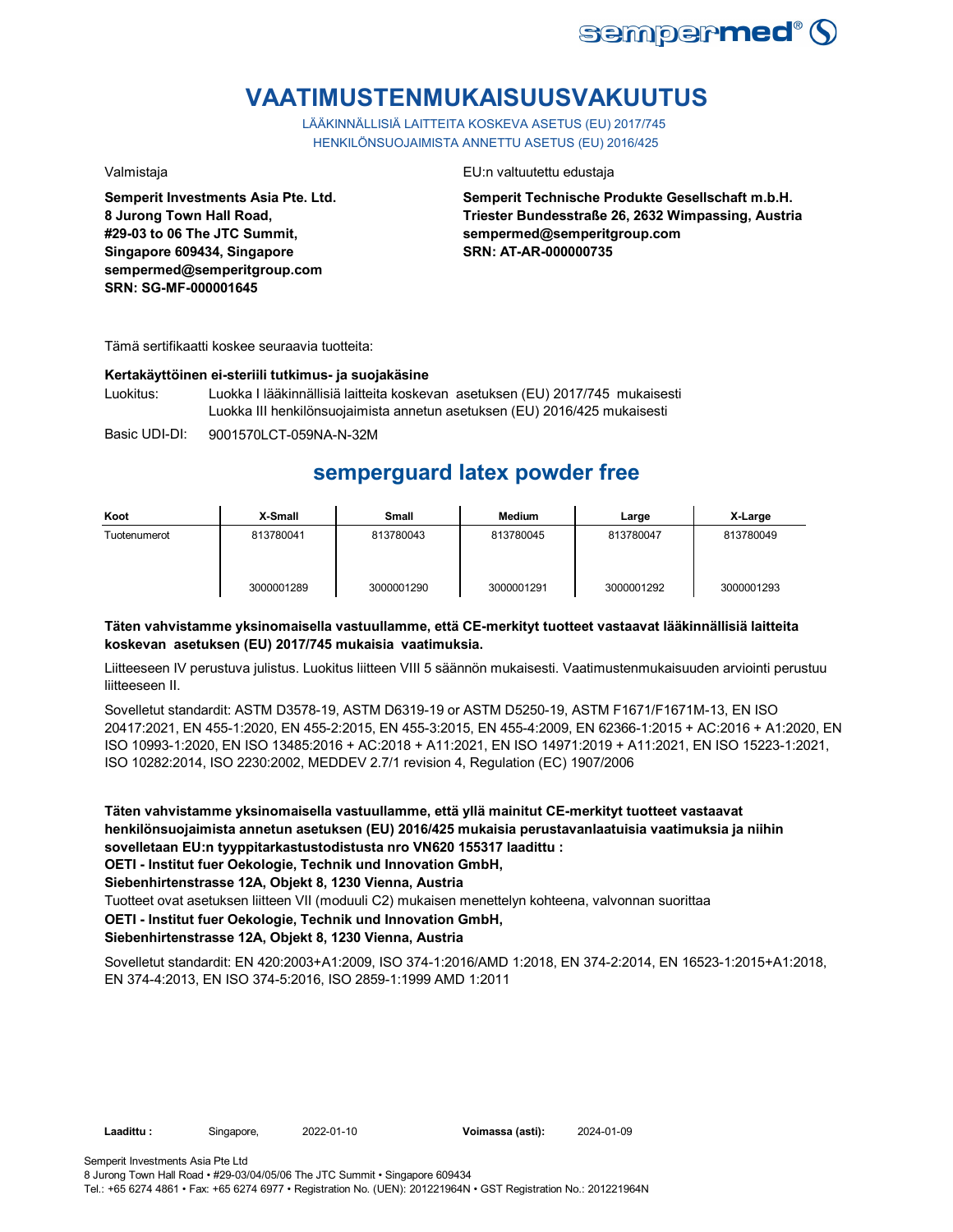

# **ATITIKTIES DEKLARACIJA**

REGLAMENTAS DĖL MEDICINOS PRIETAISŲ (ES) 2017/745 REGLAMENTAS (ES) 2016/425 DĖL ASMENINIŲ APSAUGOS PRIEMONIŲ

**Semperit Investments Asia Pte. Ltd. 8 Jurong Town Hall Road, #29-03 to 06 The JTC Summit, Singapore 609434, Singapore sempermed@semperitgroup.com SRN: SG-MF-000001645**

#### Gamintojas ES įgaliotas asmuo

**Semperit Technische Produkte Gesellschaft m.b.H. Triester Bundesstraße 26, 2632 Wimpassing, Austria sempermed@semperitgroup.com SRN: AT-AR-000000735**

Šis sertifikatas galioja toliau nurodytiems produktams:

#### **Nesterilios vienkartinio naudojimo apžiūros ir apsauginės pirštinės**

- Klasifikacija: I klasė pagal reglamentą dėl medicinos prietaisų (ES) 2017/745 III kategorija pagal reglamentą (ES) 2016/425 dėl asmeninių apsaugos priemonių
- Basic UDI-DI: 9001570LCT-059NA-N-32M

## **semperguard latex powder free**

| Dydžiai         | X-Small    | <b>Small</b> | <b>Medium</b> | Large      | X-Large    |
|-----------------|------------|--------------|---------------|------------|------------|
| Prekiu numeriai | 813780041  | 813780043    | 813780045     | 813780047  | 813780049  |
|                 | 3000001289 | 3000001290   | 3000001291    | 3000001292 | 3000001293 |

### **Prisiimdami visą atsakomybę šiuo dokumentu patvirtiname, kad CE paženklinti produktai atitinka reglamentą dėl medicinos prietaisų (ES) 2017/745 reikalavimus.**

Deklaracija, pagrįsta IV priedu. Klasifikavimas pagal VIII priedo 5 taisyklę. Atitikties įvertinimas pagal II priedą.

Taikomi standartai: ASTM D3578-19, ASTM D6319-19 or ASTM D5250-19, ASTM F1671/F1671M-13, EN ISO 20417:2021, EN 455-1:2020, EN 455-2:2015, EN 455-3:2015, EN 455-4:2009, EN 62366-1:2015 + AC:2016 + A1:2020, EN ISO 10993-1:2020, EN ISO 13485:2016 + AC:2018 + A11:2021, EN ISO 14971:2019 + A11:2021, EN ISO 15223-1:2021, ISO 10282:2014, ISO 2230:2002, MEDDEV 2.7/1 revision 4, Regulation (EC) 1907/2006

**Prisiimdami visą atsakomybę, šiuo dokumentu patvirtiname, kad anksčiau paminėti CE paženklinti produktai atitinka svarbiausius reglamentą dėl asmeninių apsaugos priemonių (ES) 2016/425 reikalavimus ir yra ES tipo tyrimo sertifikato Nr. objektas. VN620 155317 išduota :**

**OETI - Institut fuer Oekologie, Technik und Innovation GmbH,** 

**Siebenhirtenstrasse 12A, Objekt 8, 1230 Vienna, Austria**

Produktai yra metodo objektas pagal reglamentą VII priedą (modulis C2) prižiūrint

**OETI - Institut fuer Oekologie, Technik und Innovation GmbH,** 

### **Siebenhirtenstrasse 12A, Objekt 8, 1230 Vienna, Austria**

Taikomi standartai: EN 420:2003+A1:2009, ISO 374-1:2016/AMD 1:2018, EN 374-2:2014, EN 16523-1:2015+A1:2018, EN 374- 4:2013, EN ISO 374-5:2016, ISO 2859-1:1999 AMD 1:2011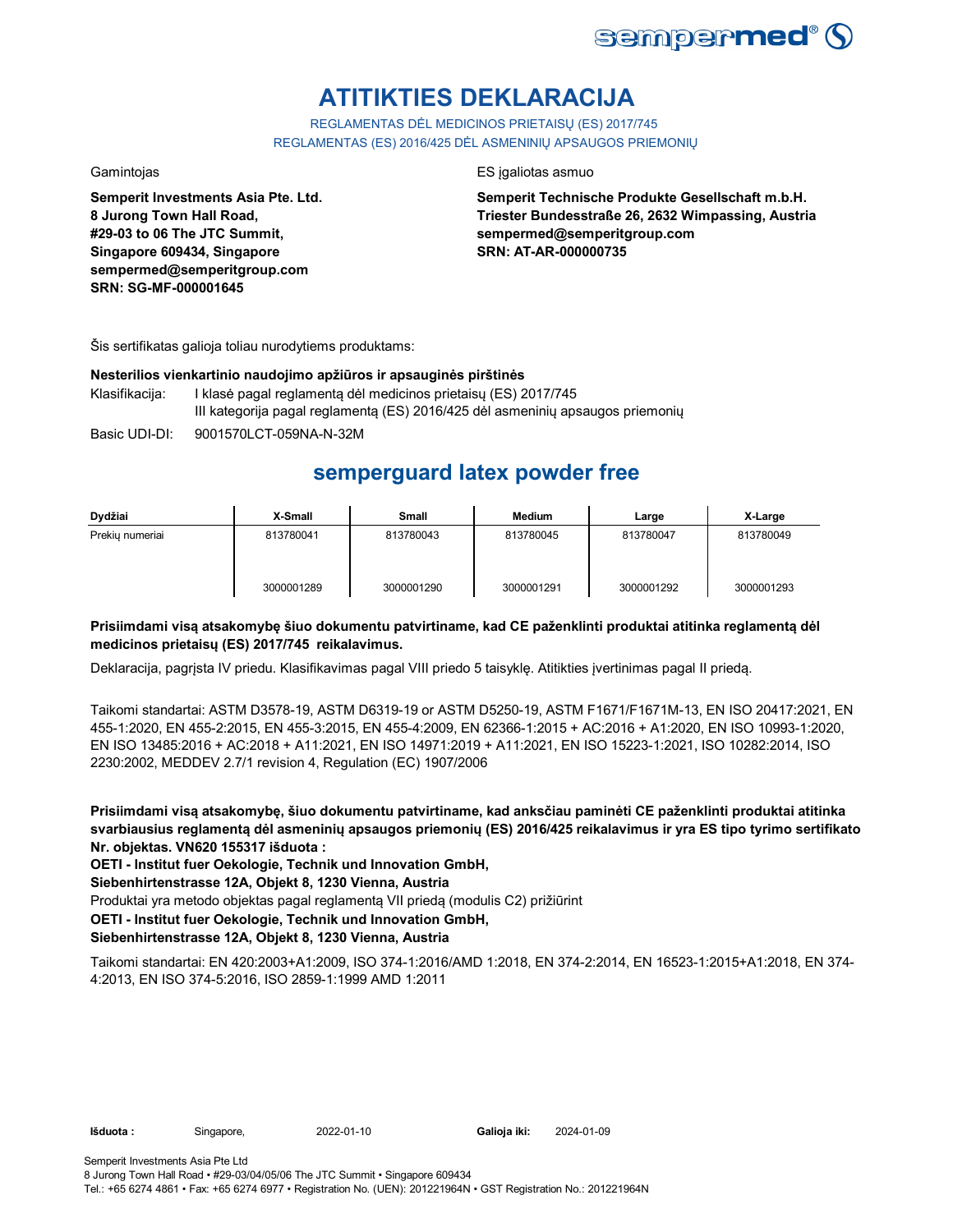

# **ATBILSTĪBAS DEKLARĀCIJA**

MEDICĪNAS IERĪČU REGULA (ES) 2017/745

REGULA (ES) 2016/425 PAR INDIVIDUĀLAJIEM AIZSARDZĪBAS LĪDZEKLIEM

Likumīgais ražotājs **Pilnvarotais pārstāvis ES** 

**Semperit Investments Asia Pte. Ltd. 8 Jurong Town Hall Road, #29-03 to 06 The JTC Summit, Singapore 609434, Singapore sempermed@semperitgroup.com SRN: SG-MF-000001645**

**Semperit Technische Produkte Gesellschaft m.b.H. Triester Bundesstraße 26, 2632 Wimpassing, Austria sempermed@semperitgroup.com SRN: AT-AR-000000735**

Šis sertifikāts ir derīgs šādam produktam:

#### **Nesterili izmeklēšanas aizsargcimdi vienreizējai lietošanai**

Klasifikācija: I klase saskaņā ar medicīnas ierīču Regulu (ES) 2017/745 III kategorija saskaņā ar IAL Regulu (ES) 2016/425

Basic UDI-DI: 9001570LCT-059NA-N-32M

## **semperguard latex powder free**

| Izmēri          | X-Small    | Small      | Medium     | Large      | X-Large    |
|-----------------|------------|------------|------------|------------|------------|
| Artikula numurs | 813780041  | 813780043  | 813780045  | 813780047  | 813780049  |
|                 | 3000001289 | 3000001290 | 3000001291 | 3000001292 | 3000001293 |

### **Ar šo mēs apliecinām, ka iepriekš aprakstītais produkts ar CE marķējumu atbilst medicīnas ierīču (ES) 2017/745 regulas prasībām.**

Deklarācija, pamatojoties uz IV pielikumu. Klasifikācija saskaņā ar VIII pielikuma 5. noteikumu. Atbilstības novērtēšanas pamatā ir II pielikums.

Piemērotie standarti: ASTM D3578-19, ASTM D6319-19 or ASTM D5250-19, ASTM F1671/F1671M-13, EN ISO 20417:2021, EN 455-1:2020, EN 455-2:2015, EN 455-3:2015, EN 455-4:2009, EN 62366-1:2015 + AC:2016 + A1:2020, EN ISO 10993-1:2020, EN ISO 13485:2016 + AC:2018 + A11:2021, EN ISO 14971:2019 + A11:2021, EN ISO 15223- 1:2021, ISO 10282:2014, ISO 2230:2002, MEDDEV 2.7/1 revision 4, Regulation (EC) 1907/2006

**Ar šo mēs apliecinām, ka iepriekš aprakstītais produkts ar CE marķējumu atbilst Regulas (ES) 2016/425 par individuālajiem aizsardzības līdzekļiem piemērojamajiem noteikumiem un ir identisks individuālajiem aizsardzības līdzekļiem, uz kuriem attiecas ES tipa pārbaudes sertifikāts Nr. VN620 155317 izdots :**

**OETI - Institut fuer Oekologie, Technik und Innovation GmbH,** 

### **Siebenhirtenstrasse 12A, Objekt 8, 1230 Vienna, Austria**

un uz to attiecas Regulas (ES) 2016/425 VII pielikumā (C2 modulis) noteiktā procedūra

### **OETI - Institut fuer Oekologie, Technik und Innovation GmbH,**

#### **Siebenhirtenstrasse 12A, Objekt 8, 1230 Vienna, Austria**

Piemērotie standarti: EN 420:2003+A1:2009, ISO 374-1:2016/AMD 1:2018, EN 374-2:2014, EN 16523-1:2015+A1:2018, EN 374-4:2013, EN ISO 374-5:2016, ISO 2859-1:1999 AMD 1:2011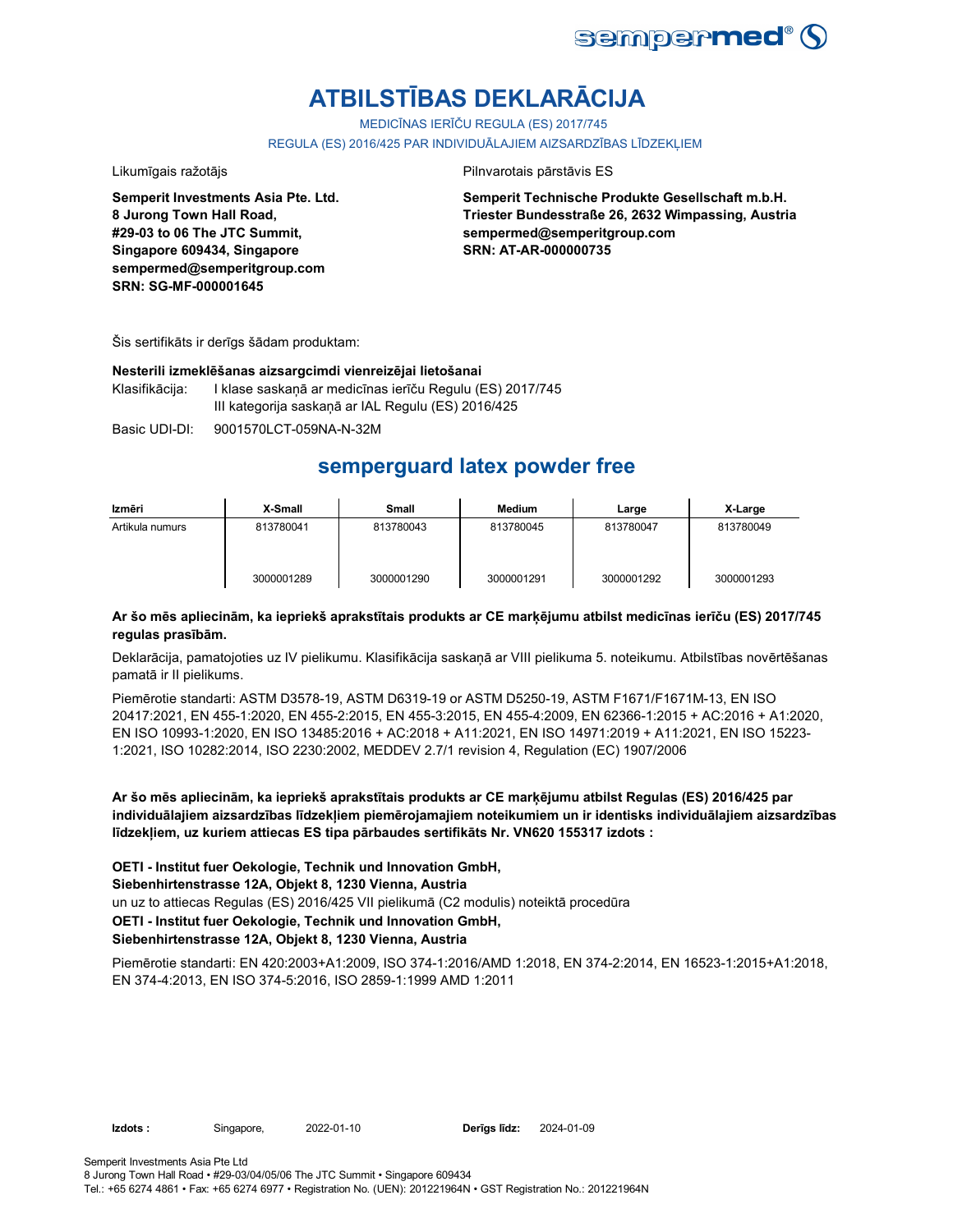

## **VASTAVUSDEKLARATSIOON**

MEDITSIINITOODETE MÄÄRUS (EL) 2017/745 ISIKUKAITSEVAHENDITE MÄÄRUS (EL) 2016/425

**Semperit Investments Asia Pte. Ltd. 8 Jurong Town Hall Road, #29-03 to 06 The JTC Summit, Singapore 609434, Singapore sempermed@semperitgroup.com SRN: SG-MF-000001645**

Tootja Volitatud esindaja EL-is

**Semperit Technische Produkte Gesellschaft m.b.H. Triester Bundesstraße 26, 2632 Wimpassing, Austria sempermed@semperitgroup.com SRN: AT-AR-000000735**

See sertifikaat kehtib järgmistele toodetele:

#### **Mittesteriilne läbivaatus- ja kaitsekinnas ühekordseks kasutuseks**

Klassifikatsioon: I klass kooskõlas meditsiinitoodete määrusega (EU) 2017/745 III kategooria kooskõlas isikukaitsevahendite määrusega (EL) 2016/425

Basic UDI-DI: 9001570LCT-059NA-N-32M

## **semperguard latex powder free**

| Suurused     | X-Small    | Small      | <b>Medium</b> | Large      | X-Large    |
|--------------|------------|------------|---------------|------------|------------|
| Tootenumbrid | 813780041  | 813780043  | 813780045     | 813780047  | 813780049  |
|              | 3000001289 | 3000001290 | 3000001291    | 3000001292 | 3000001293 |

### **Kinnitame oma ainuvastutusel, et CE-märgisega tooted on kooskõlas meditsiinitoodete määruse (EU) 2017/745 nõuetega.**

Deklaratsioon põhineb IV lisal. Klassifikatsioon kooskõlas VIII lisa 5. reegliga. Vastavushindamine põhineb II lisal.

Kohaldatud normid: ASTM D3578-19, ASTM D6319-19 or ASTM D5250-19, ASTM F1671/F1671M-13, EN ISO 20417:2021, EN 455-1:2020, EN 455-2:2015, EN 455-3:2015, EN 455-4:2009, EN 62366-1:2015 + AC:2016 + A1:2020, EN ISO 10993- 1:2020, EN ISO 13485:2016 + AC:2018 + A11:2021, EN ISO 14971:2019 + A11:2021, EN ISO 15223-1:2021, ISO 10282:2014, ISO 2230:2002, MEDDEV 2.7/1 revision 4, Regulation (EC) 1907/2006

**Kinnitame oma ainuvastutusel, et eespool nimetatud CE-märgistusega tooted on kooskõlas isikukaitsevahendite määruse (EL) 2016/425 põhisätetega ning on identsed isikukaitsevahenditega, mille kohta on välja antud EÜ tüübihindamistõend nrVN620 155317 välja :**

**OETI - Institut fuer Oekologie, Technik und Innovation GmbH,** 

**Siebenhirtenstrasse 12A, Objekt 8, 1230 Vienna, Austria**

Toodetele kohaldub määruse VII lisa (moodul C2) menetlus, mille üle teostab järelevalvet

**OETI - Institut fuer Oekologie, Technik und Innovation GmbH,** 

### **Siebenhirtenstrasse 12A, Objekt 8, 1230 Vienna, Austria**

Kohaldatud normid: EN 420:2003+A1:2009, ISO 374-1:2016/AMD 1:2018, EN 374-2:2014, EN 16523-1:2015+A1:2018, EN 374- 4:2013, EN ISO 374-5:2016, ISO 2859-1:1999 AMD 1:2011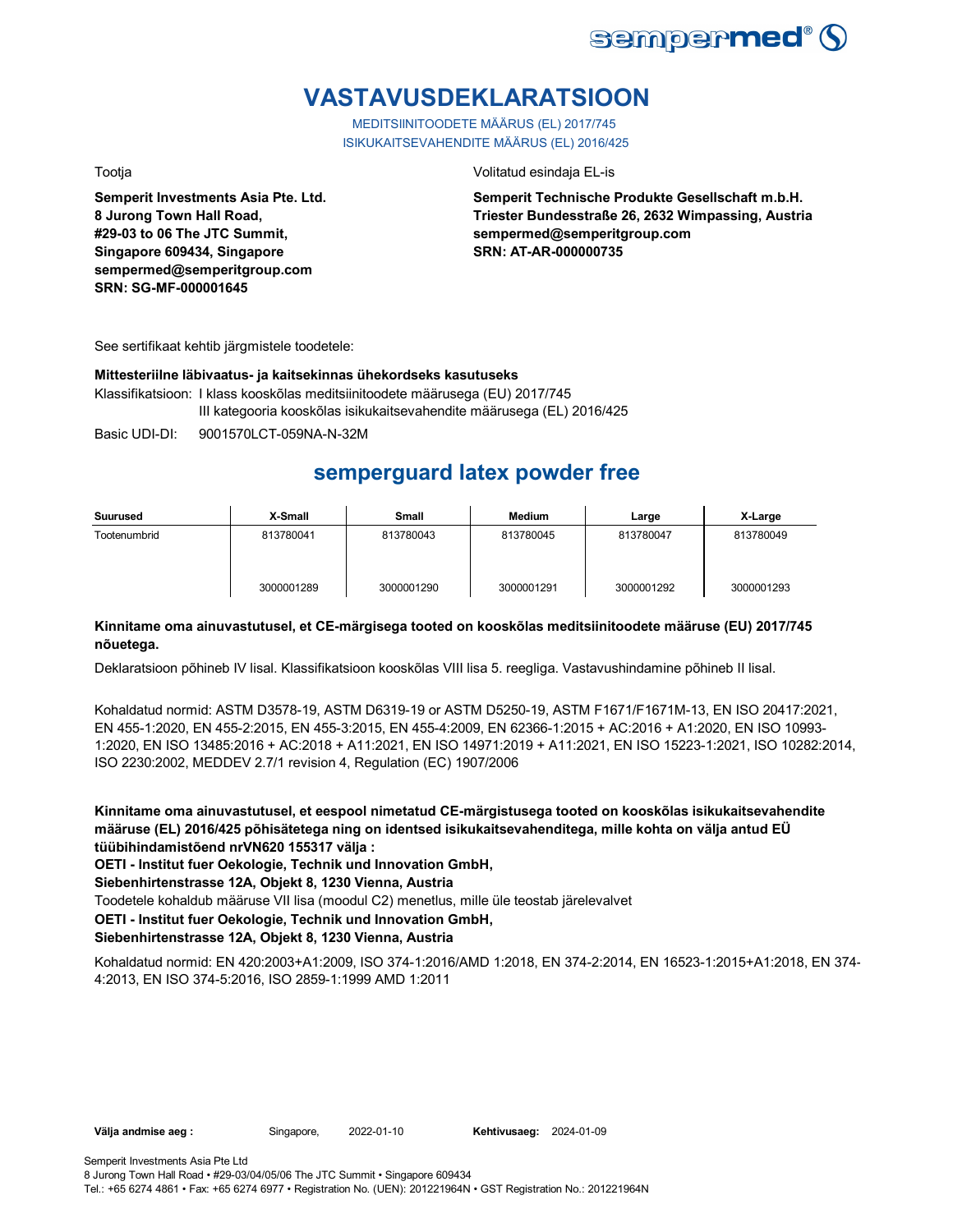

# **PROHLÁŠENÍ O SHODĚ**

NAŘÍZENÍ O ZDRAVOTNICKÝCH PROSTŘEDCÍCH (EU) 2017/745 NAŘÍZENÍ (EU) 2016/425 PRO OSOBNÍ OCHRANNÉ PROSTŘEDKY

**Semperit Investments Asia Pte. Ltd. 8 Jurong Town Hall Road, #29-03 to 06 The JTC Summit, Singapore 609434, Singapore sempermed@semperitgroup.com SRN: SG-MF-000001645**

Výrobce EU zplnomocněný zástupce

**Semperit Technische Produkte Gesellschaft m.b.H. Triester Bundesstraße 26, 2632 Wimpassing, Austria sempermed@semperitgroup.com SRN: AT-AR-000000735**

Tento certifikát je platný pro následující produkty:

#### **Nesterilní vyšetřovací a ochranné rukavice pro jednorázové použití**

Klasifikace Třída I podle nařízení o zdravotnických prostředcích (EU) 2017/745 Kategorie III podle nařízení o OOP (EU) 2016/425

Basic UDI-DI: 9001570LCT-059NA-N-32M

## **semperguard latex powder free**

| Velikosti      | X-Small    | Small      | <b>Medium</b> | Large      | X-Large    |
|----------------|------------|------------|---------------|------------|------------|
| Číslo produktu | 813780041  | 813780043  | 813780045     | 813780047  | 813780049  |
|                | 3000001289 | 3000001290 | 3000001291    | 3000001292 | 3000001293 |

### **Tímto potvrzujeme s výlučnou odpovědností, že produkty označené CE souhlasí se požadavky nařízení o zdravotnických prostředcích (EU) 2017/745.**

Prohlášení na základě přílohy IV. Klasifikace podle pravidla 5 přílohy VIII. Posouzení shody je založeno na příloze II.

Použité normy: ASTM D3578-19, ASTM D6319-19 or ASTM D5250-19, ASTM F1671/F1671M-13, EN ISO 20417:2021, EN 455-1:2020, EN 455-2:2015, EN 455-3:2015, EN 455-4:2009, EN 62366-1:2015 + AC:2016 + A1:2020, EN ISO 10993- 1:2020, EN ISO 13485:2016 + AC:2018 + A11:2021, EN ISO 14971:2019 + A11:2021, EN ISO 15223-1:2021, ISO 10282:2014, ISO 2230:2002, MEDDEV 2.7/1 revision 4, Regulation (EC) 1907/2006

**Tímto potvrzujeme s výlučnou odpovědností, že výše uvedené produkty označené jako CE souhlasí s příslušnými ustanoveními nařízení (EU) 2016/425 pro Osobní ochranné prostředky a jsou předmětem přezkoušení EU č.VN620 155317 vystaveno :**

**OETI - Institut fuer Oekologie, Technik und Innovation GmbH,** 

**Siebenhirtenstrasse 12A, Objekt 8, 1230 Vienna, Austria**

Produkty jsou předmětem procesu podle dodatku VII (moduly, C2) nařízení pod dohledem

**OETI - Institut fuer Oekologie, Technik und Innovation GmbH,** 

### **Siebenhirtenstrasse 12A, Objekt 8, 1230 Vienna, Austria**

Použité normy: EN 420:2003+A1:2009, ISO 374-1:2016/AMD 1:2018, EN 374-2:2014, EN 16523-1:2015+A1:2018, EN 374- 4:2013, EN ISO 374-5:2016, ISO 2859-1:1999 AMD 1:2011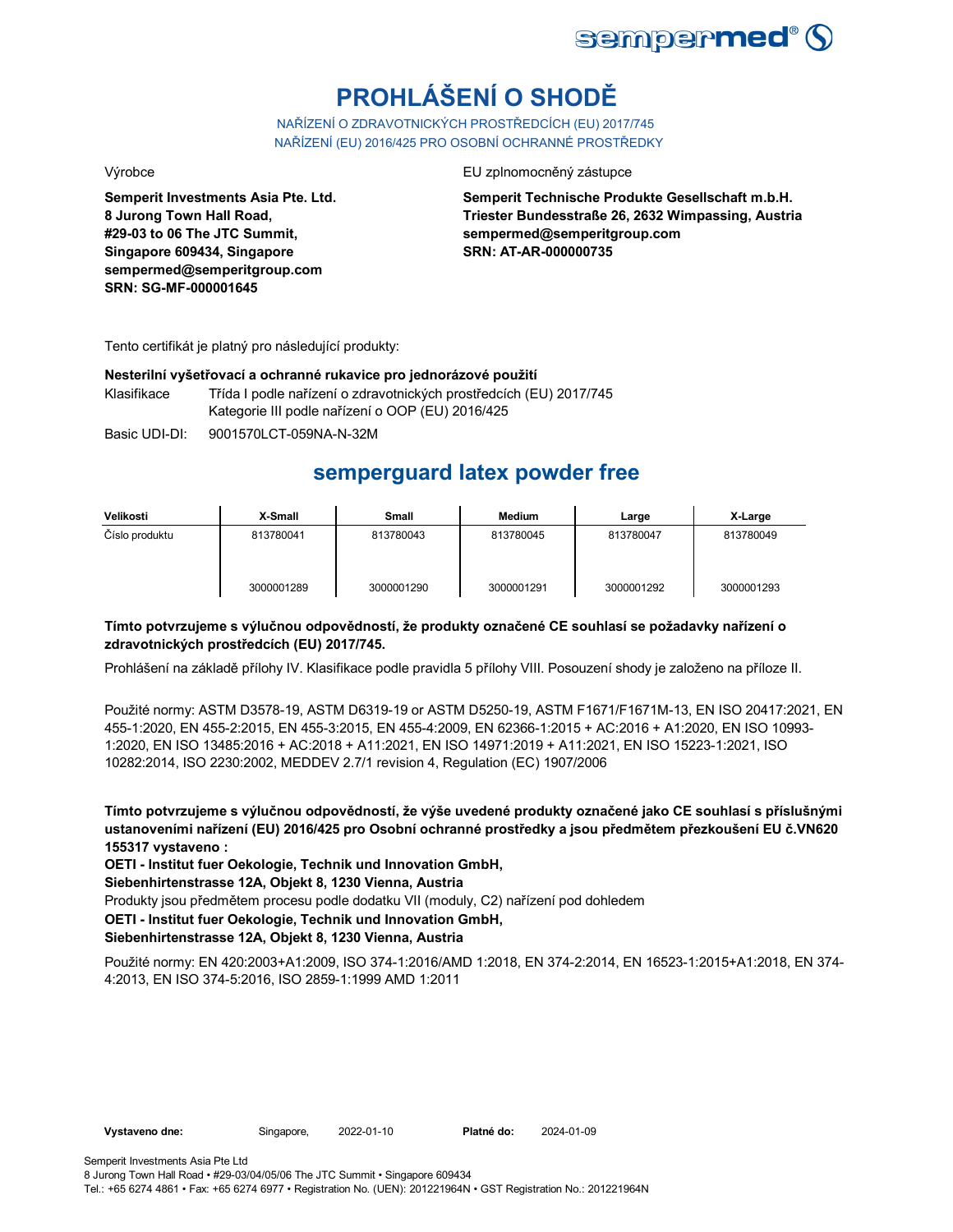

# **VYHLÁSENIE O ZHODE**

NARIADENIE (EU) 2017/745 O ZDRAVOTNÍCKYCH POMÔCKACH NARIADENIE (EÚ) 2016/425 O OSOBNÝCH OCHRANNÝCH PROSTRIEDKOCH

**Semperit Investments Asia Pte. Ltd. 8 Jurong Town Hall Road, #29-03 to 06 The JTC Summit, Singapore 609434, Singapore sempermed@semperitgroup.com SRN: SG-MF-000001645**

#### Výrobca **Splnomocnenec pre EÚ**

**Semperit Technische Produkte Gesellschaft m.b.H. Triester Bundesstraße 26, 2632 Wimpassing, Austria sempermed@semperitgroup.com SRN: AT-AR-000000735**

Tento certifikát je platný pre nasledujúce body:

#### **Nesterilné vyšetrovacie a ochranné rukavice na jedno použitie**

Klasifikácia: Trieda I podľa Nariadenia (EU) 2017/745 o zdravotníckych pomôckach Kategória III podľa Nariadenia o osobných ochranných pomôckach (EU) 2016/425

Basic UDI-DI: 9001570LCT-059NA-N-32M

## **semperguard latex powder free**

| Veľkosti      | X-Small    | <b>Small</b> | <b>Medium</b> | Large      | X-Large    |
|---------------|------------|--------------|---------------|------------|------------|
| Výrobné čísla | 813780041  | 813780043    | 813780045     | 813780047  | 813780049  |
|               | 3000001289 | 3000001290   | 3000001291    | 3000001292 | 3000001293 |

#### **Týmto vo svojej výhradnej zodpovednosti potvrdzujeme, že výrobky označené symbolom CE sú v súlade so požiadavkami Nariadenia (EU) 2017/745 o zdravotníckych pomôckach.**

Vyhlásenie na základe prílohy IV. Klasifikácia podľa pravidla 5 prílohy VIII. Posudzovanie zhody je založené na prílohe II.

Súvisiace normy: ASTM D3578-19, ASTM D6319-19 or ASTM D5250-19, ASTM F1671/F1671M-13, EN ISO 20417:2021, EN 455-1:2020, EN 455-2:2015, EN 455-3:2015, EN 455-4:2009, EN 62366-1:2015 + AC:2016 + A1:2020, EN ISO 10993- 1:2020, EN ISO 13485:2016 + AC:2018 + A11:2021, EN ISO 14971:2019 + A11:2021, EN ISO 15223-1:2021, ISO 10282:2014, ISO 2230:2002, MEDDEV 2.7/1 revision 4, Regulation (EC) 1907/2006

**Týmto vo svojej výhradnej zodpovednosti potvrdzujeme, že výrobky označené symbolom CE sú v súlade so smerodajnými ustanoveniami Nariadenia (EÚ) 2016/425 o osobných ochranných prostriedkoch a sú predmetom EU - Osvedčenia o typovej skúške č. VN620 155317 vyhotovené :**

**OETI - Institut fuer Oekologie, Technik und Innovation GmbH,** 

**Siebenhirtenstrasse 12A, Objekt 8, 1230 Vienna, Austria**

Výrobky sú predmetom konania podľa dodatku VII (moduly C2) Nariadenia pod dohľadom

**OETI - Institut fuer Oekologie, Technik und Innovation GmbH,** 

#### **Siebenhirtenstrasse 12A, Objekt 8, 1230 Vienna, Austria**

Súvisiace normy: EN 420:2003+A1:2009, ISO 374-1:2016/AMD 1:2018, EN 374-2:2014, EN 16523-1:2015+A1:2018, EN 374-4:2013, EN ISO 374-5:2016, ISO 2859-1:1999 AMD 1:2011

**Vyhotovené dňa:** Singapore, 2022-01-10 **Platné do:** 2024-01-09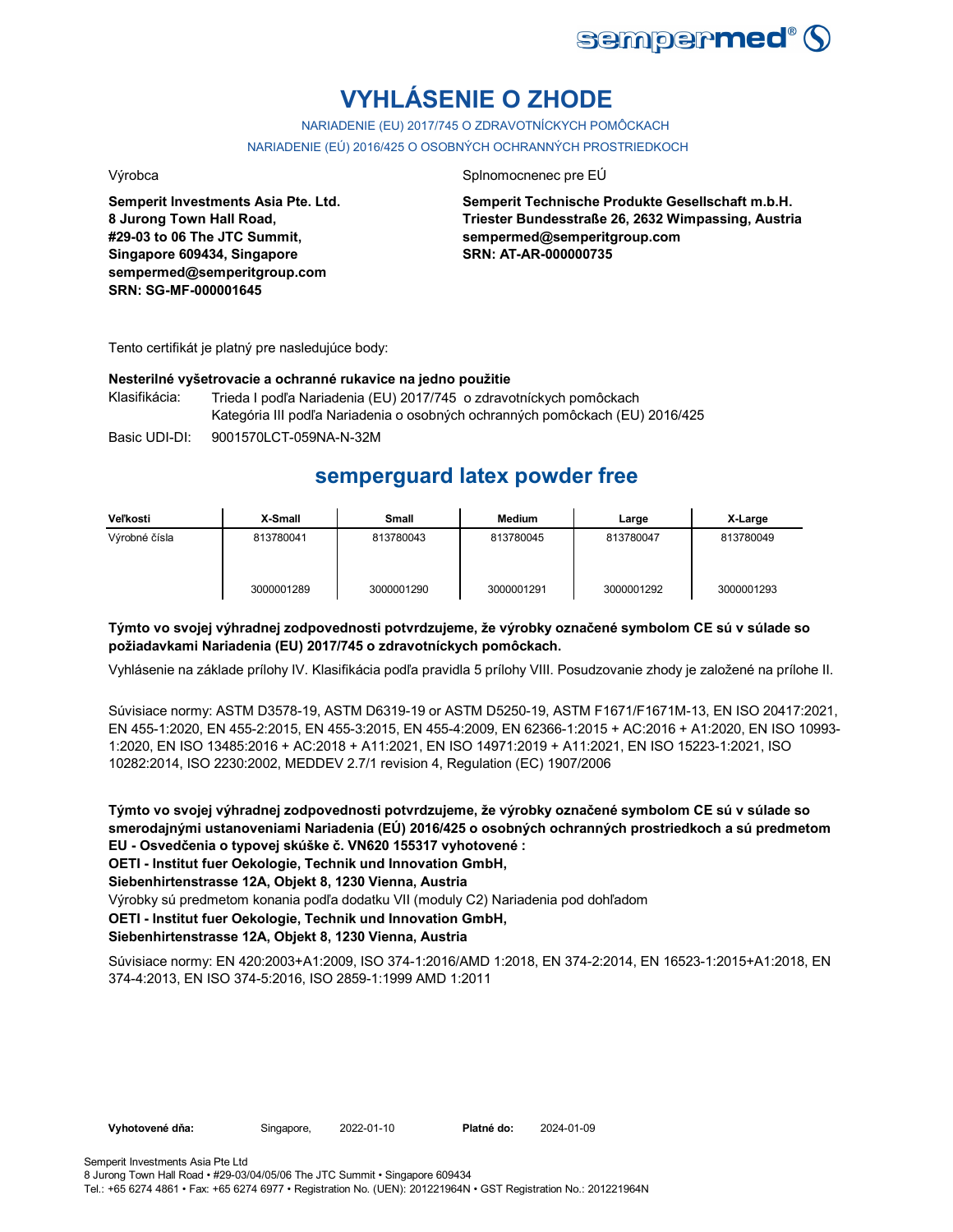

# **MEGFELELŐSÉGI NYILATKOZAT**

ORVOSTECHNIKAI ESZKÖZÖKRŐL SZÓLÓ (EU) 2017/745 RENDELET EGYÉNI VÉDŐESZKÖZÖKRŐL SZÓLÓ (EU) 2016/425 RENDELET

**Semperit Investments Asia Pte. Ltd. 8 Jurong Town Hall Road, #29-03 to 06 The JTC Summit, Singapore 609434, Singapore sempermed@semperitgroup.com SRN: SG-MF-000001645**

#### Gyártó EU-meghatalmazott

**Semperit Technische Produkte Gesellschaft m.b.H. Triester Bundesstraße 26, 2632 Wimpassing, Austria sempermed@semperitgroup.com SRN: AT-AR-000000735**

Ez a tanúsítvány a következő termékekre érvényes:

#### **Egyszer használatos, nem steril vizsgálati- és védőkesztyű**

Osztályozás: I. osztály az orvostechnikai eszközökről szóló (EU) 2017/745 rendelet szerint III. kategória az egyéni védőeszközökről szóló (EU) 2016/425 rendelet szerint

Basic UDI-DI: 9001570LCT-059NA-N-32M

## **semperguard latex powder free**

| Méretek    | X-Small    | Small      | Medium     | Large      | X-Large    |
|------------|------------|------------|------------|------------|------------|
| Cikkszámok | 813780041  | 813780043  | 813780045  | 813780047  | 813780049  |
|            | 3000001289 | 3000001290 | 3000001291 | 3000001292 | 3000001293 |

#### **Ezennel kizárólagos felelősségünk mellett kijelentjük, hogy a CE jelzésű termékek eszközökről szóló (EU) 2017/745 rendelet alapvető előírásainak.**

Con la presente, dichiariamo sotto la nostra esclusiva responsabilità che il prodotto con marchio CE sopra descritto soddisfa i requisiti del regolamento sui dispositivi medici (UE) 2017/745 .

Alkalmazott szabványok: ASTM D3578-19, ASTM D6319-19 or ASTM D5250-19, ASTM F1671/F1671M-13, EN ISO 20417:2021, EN 455-1:2020, EN 455-2:2015, EN 455-3:2015, EN 455-4:2009, EN 62366-1:2015 + AC:2016 + A1:2020, EN ISO 10993-1:2020, EN ISO 13485:2016 + AC:2018 + A11:2021, EN ISO 14971:2019 + A11:2021, EN ISO 15223- 1:2021, ISO 10282:2014, ISO 2230:2002, MEDDEV 2.7/1 revision 4, Regulation (EC) 1907/2006

**Ezennel kizárólagos felelősségünk mellett kijelentjük, hogy a fent említett CE jelzésű termékek megfelelnek az egyéni védőeszközökre irányuló 2016/425/EU rendelet vonatkozó előírásainak és vonatkozik rájuk a megfelelő számú EU-típusvizsgálati tanúsítvány VN620 155317 kelt : OETI - Institut fuer Oekologie, Technik und Innovation GmbH,** 

**Siebenhirtenstrasse 12A, Objekt 8, 1230 Vienna, Austria**

**OETI - Institut fuer Oekologie, Technik und Innovation GmbH, Siebenhirtenstrasse 12A, Objekt 8, 1230 Vienna, Austria** A termékekre vonatkozik a rendelet VII. melléklete (C2 modul) szerinti eljárás a következő személy felügyelete mellett:

Alkalmazott szabványok: EN 420:2003+A1:2009, ISO 374-1:2016/AMD 1:2018, EN 374-2:2014, EN 16523- 1:2015+A1:2018, EN 374-4:2013, EN ISO 374-5:2016, ISO 2859-1:1999 AMD 1:2011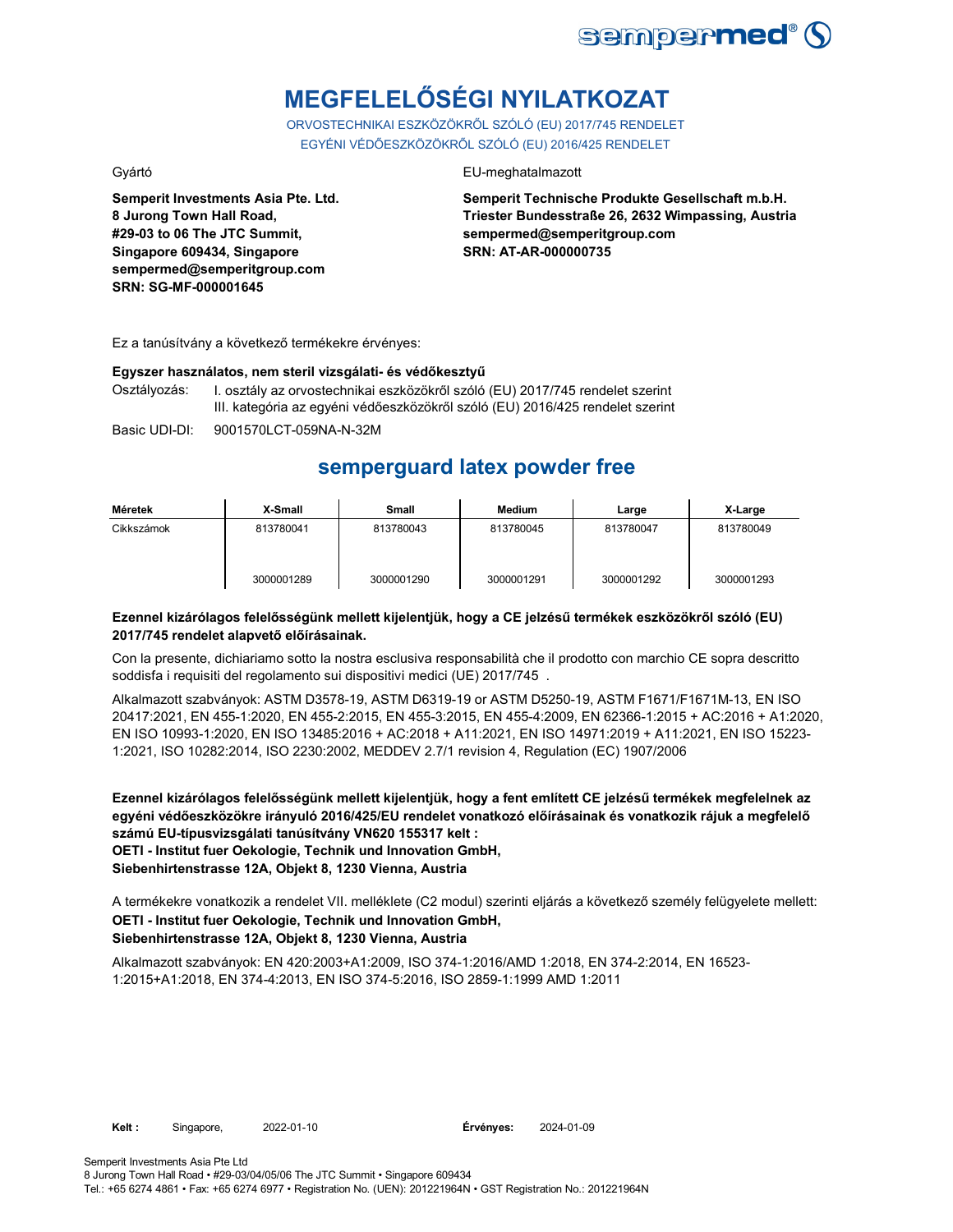

## **IZJAVA O SKLADNOSTI**

UREDBA O MEDICINSKIH PRIPOMOČKIH (EU) 2017/745/EGS UREDBA (EU) 2016/425 ZA OSEBNO VAROVALNO OPREMO

**Semperit Investments Asia Pte. Ltd. 8 Jurong Town Hall Road, #29-03 to 06 The JTC Summit, Singapore 609434, Singapore sempermed@semperitgroup.com SRN: SG-MF-000001645**

#### Proizvajalec Pooblaščen zastopnik EU

**Semperit Technische Produkte Gesellschaft m.b.H. Triester Bundesstraße 26, 2632 Wimpassing, Austria sempermed@semperitgroup.com SRN: AT-AR-000000735**

To potrdilo velja za naslednje izdelke:

#### **Nesterilne zaščitne rokavice in rokavice za preglede za enkratno uporabo**

Klasifikacija: Razred I v skladu z Uredbo o medicinskih pripomočkih (EU) 2017/745/EGS Kategorija III v skladu z Uredbo OVO (EU) 2016/425

Basic UDI-DI: 9001570LCT-059NA-N-32M

## **semperguard latex powder free**

| Velikosti         | X-Small    | <b>Small</b> | <b>Medium</b> | Large      | X-Large    |
|-------------------|------------|--------------|---------------|------------|------------|
| Številke izdelkov | 813780041  | 813780043    | 813780045     | 813780047  | 813780049  |
|                   | 3000001289 | 3000001290   | 3000001291    | 3000001292 | 3000001293 |

#### **S to izključno odgovornostjo izjavljamo, da so izdelki z oznako CE v skladu z zahtevami Uredbe za medicinske pripomočke (EU) 2017/745.**

Izjava na podlagi Priloge IV. Razvrstitev v skladu s Prilogo VIII k Pravilniku 5. Ocenjevanje skladnosti temelji na Prilogi II.

Uporabljeni standardi: ASTM D3578-19, ASTM D6319-19 or ASTM D5250-19, ASTM F1671/F1671M-13, EN ISO 20417:2021, EN 455-1:2020, EN 455-2:2015, EN 455-3:2015, EN 455-4:2009, EN 62366-1:2015 + AC:2016 + A1:2020, EN ISO 10993-1:2020, EN ISO 13485:2016 + AC:2018 + A11:2021, EN ISO 14971:2019 + A11:2021, EN ISO 15223- 1:2021, ISO 10282:2014, ISO 2230:2002, MEDDEV 2.7/1 revision 4, Regulation (EC) 1907/2006

**S to izključno odgovornostjo izjavljamo, da so zgoraj navedeni izdelki z oznako CE v skladu z bistvenimi zahtevami Uredbe (EU) 2016/425 za osebno varovalno opremo in so predmet certifikata ES o pregledu tipa št. VN620 155317 izdano :**

**OETI - Institut fuer Oekologie, Technik und Innovation GmbH,** 

**Siebenhirtenstrasse 12A, Objekt 8, 1230 Vienna, Austria**

Izdelki so predmet postopka v skladu s Prilogo VII (modul C2) uredbe pod nadzorom

**OETI - Institut fuer Oekologie, Technik und Innovation GmbH,** 

### **Siebenhirtenstrasse 12A, Objekt 8, 1230 Vienna, Austria**

Uporabljeni standardi: EN 420:2003+A1:2009, ISO 374-1:2016/AMD 1:2018, EN 374-2:2014, EN 16523-1:2015+A1:2018, EN 374-4:2013, EN ISO 374-5:2016, ISO 2859-1:1999 AMD 1:2011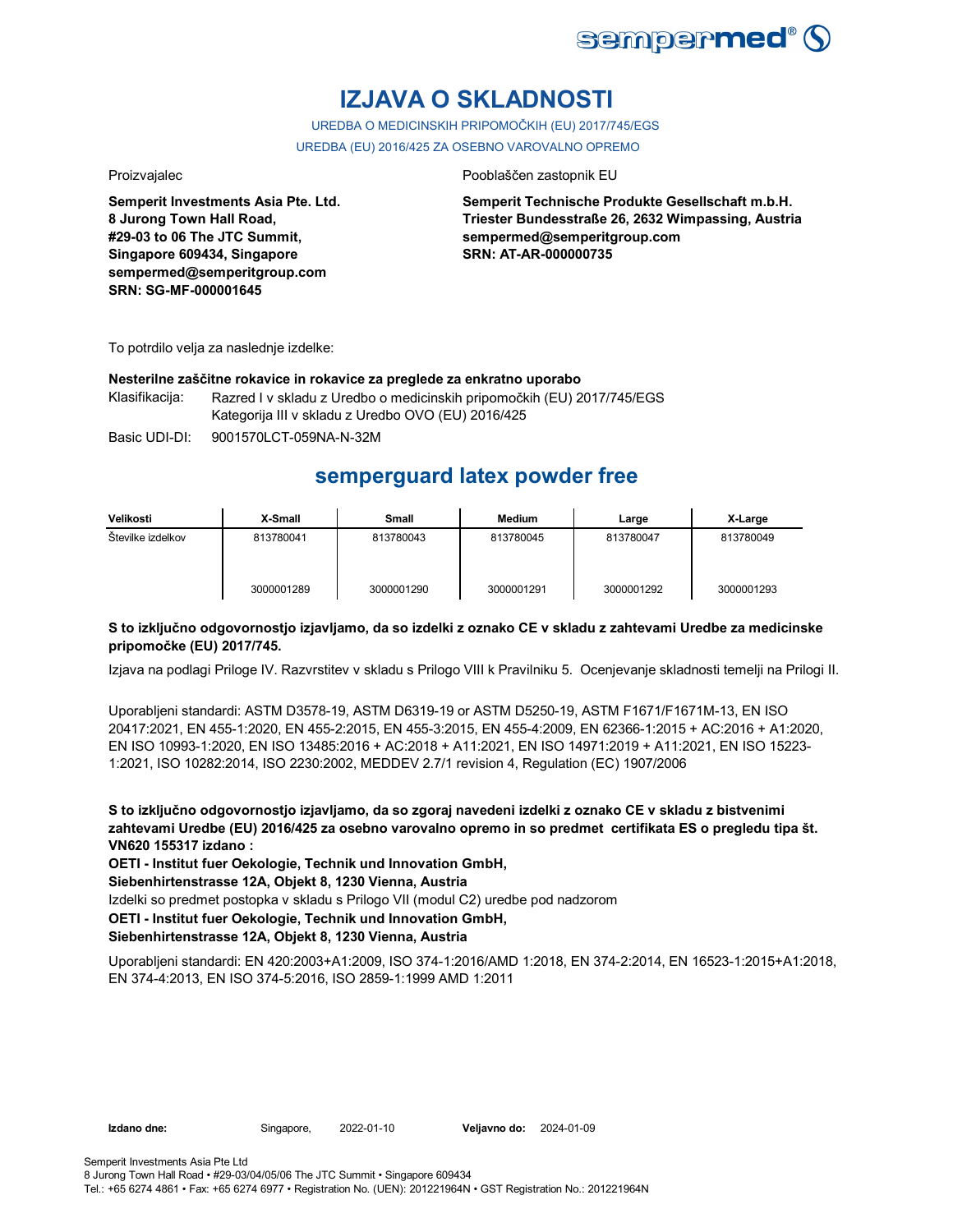

# **IZJAVA O SUKLADNOSTI**

UREDBA O MEDICINSKIM PROIZVODIMA (EU) 2017/745 UREDBA (EU) 2016/425 O OSOBNOJ ZAŠTITNOJ OPREMI

Proizvođač Ovlašteni predstavnik u EU

**Semperit Investments Asia Pte. Ltd. 8 Jurong Town Hall Road, #29-03 to 06 The JTC Summit, Singapore 609434, Singapore sempermed@semperitgroup.com SRN: SG-MF-000001645**

**Semperit Technische Produkte Gesellschaft m.b.H. Triester Bundesstraße 26, 2632 Wimpassing, Austria sempermed@semperitgroup.com SRN: AT-AR-000000735**

Ovaj certifikat vrijedi za sljedeće proizvode:

#### **Nesterilne zaštitne rukavice za pregled za jednokratnu uporabu**

Klasifikacija: Klasa I. prema Direktivi o medicinskim proizvodima (EU) 2017/745 Kategorija III. prema Uredbi o osobnoj zaštitnoj opremi (EU) 2016/425

Basic UDI-DI: 9001570LCT-059NA-N-32M

## **semperguard latex powder free**

| Veličine    | X-Small    | Small      | <b>Medium</b> | Large      | X-Large    |
|-------------|------------|------------|---------------|------------|------------|
| Br. artikla | 813780041  | 813780043  | 813780045     | 813780047  | 813780049  |
|             | 3000001289 | 3000001290 | 3000001291    | 3000001292 | 3000001293 |

### **Ovim putem izjavljujemo pod punom odgovornošću da su proizvodi s CE oznakom sukladni s zahtjevima Uredbe o medicinskim proizvodima (EU) 2017/745.**

Izjava se temelji na Prilogu IV. Klasifikacija prema pravilu 5, Prilog VIII. Ocjenjivanje sukladnosti prema Prilogu II.

Primijenjene norme: ASTM D3578-19, ASTM D6319-19 or ASTM D5250-19, ASTM F1671/F1671M-13, EN ISO 20417:2021, EN 455-1:2020, EN 455-2:2015, EN 455-3:2015, EN 455-4:2009, EN 62366-1:2015 + AC:2016 + A1:2020, EN ISO 10993-1:2020, EN ISO 13485:2016 + AC:2018 + A11:2021, EN ISO 14971:2019 + A11:2021, EN ISO 15223-1:2021, ISO 10282:2014, ISO 2230:2002, MEDDEV 2.7/1 revision 4, Regulation (EC) 1907/2006

**Ovim putem izjavljujemo pod punom odgovornošću da su prethodno navedeni proizvodi s CE oznakom sukladni s mjerodavnim odredbama Uredbe (EU) 2016/425 o osobnoj zaštitnoj opremi i da su predmet EU certifikata o ispitivanju tipa br.VN620 155317 izdano :**

**OETI - Institut fuer Oekologie, Technik und Innovation GmbH,** 

**Siebenhirtenstrasse 12A, Objekt 8, 1230 Vienna, Austria**

Proizvodi podliježu postupku iz Dodatka VII. (modul C2) Uredbe pod nadzorom

**OETI - Institut fuer Oekologie, Technik und Innovation GmbH,** 

### **Siebenhirtenstrasse 12A, Objekt 8, 1230 Vienna, Austria**

Primijenjene norme: EN 420:2003+A1:2009, ISO 374-1:2016/AMD 1:2018, EN 374-2:2014, EN 16523-1:2015+A1:2018, EN 374-4:2013, EN ISO 374-5:2016, ISO 2859-1:1999 AMD 1:2011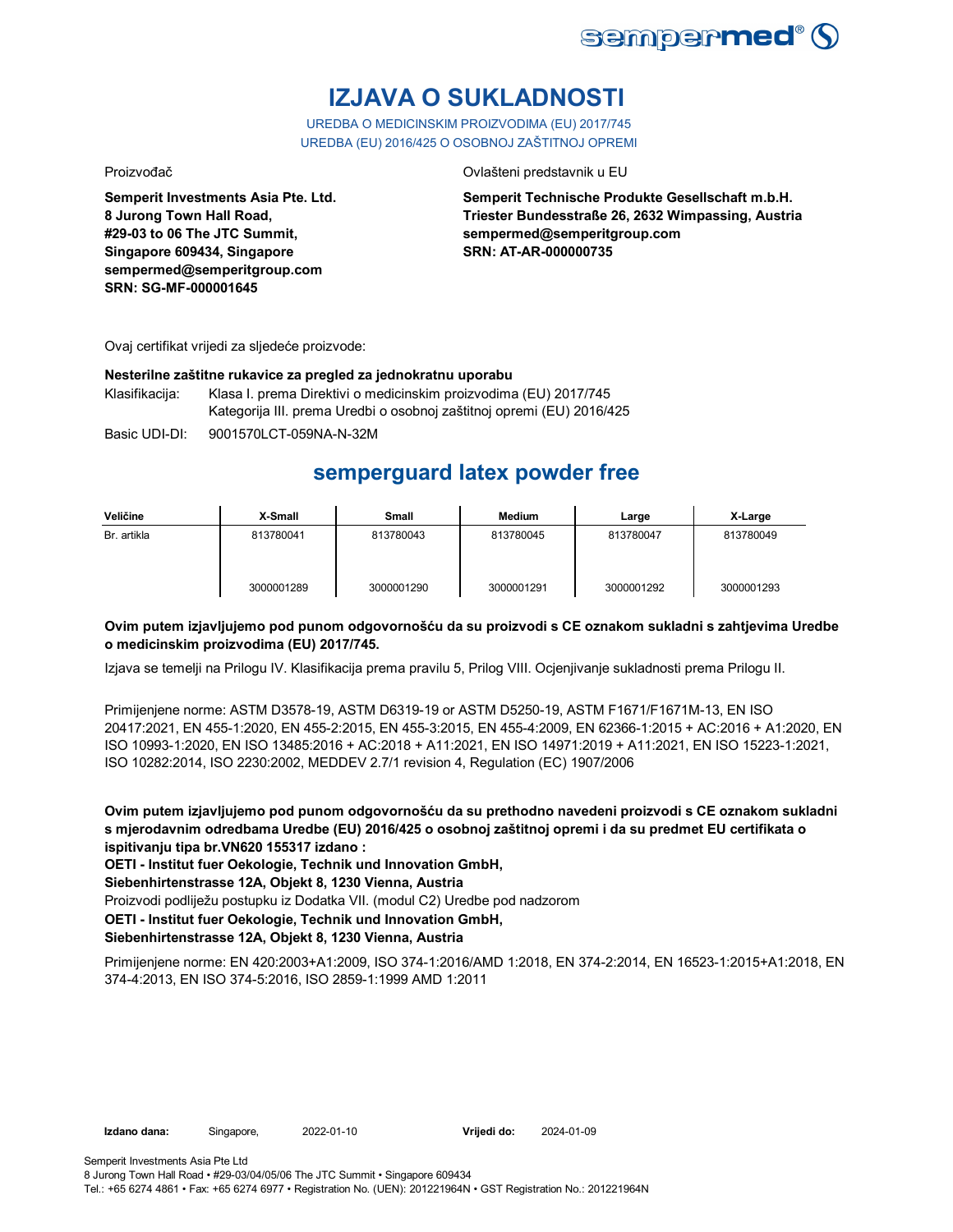

# **DEKLARACJA ZGODNOŚCI**

ROZPORZĄDZENIE W SPRAWIE WYROBÓW MEDYCZNYCH (UE) 2017/745 ROZPORZĄDZENIE W SPRAWIE ŚRODKÓW OCHRONY INDYWIDUALNEJ (UE) 2016/425

**Semperit Investments Asia Pte. Ltd. 8 Jurong Town Hall Road, #29-03 to 06 The JTC Summit, Singapore 609434, Singapore sempermed@semperitgroup.com SRN: SG-MF-000001645**

#### Producent **Autoryzowany przedstawiciel w UE**

**Semperit Technische Produkte Gesellschaft m.b.H. Triester Bundesstraße 26, 2632 Wimpassing, Austria sempermed@semperitgroup.com SRN: AT-AR-000000735**

Niniejszy certyfikat obowiązuje w odniesieniu do następującego produktu:

#### **Niesterylne rękawice medyczne i ochronne jednorazowego użytku**

Klasyfikacja: Klasa I zgodnie z rozporządzeniem (UE) 2017/745 w sprawie wyrobów medycznych Kategoria III zgodnie z rozporządzeniem (UE) 2016/425 w sprawie środków ochrony indywidualnej

Basic UDI-DI: 9001570LCT-059NA-N-32M

## **semperguard latex powder free**

| Rozmiary         | X-Small    | Small      | Medium     | Large      | X-Large    |
|------------------|------------|------------|------------|------------|------------|
| Numery artykułów | 813780041  | 813780043  | 813780045  | 813780047  | 813780049  |
|                  | 3000001289 | 3000001290 | 3000001291 | 3000001292 | 3000001293 |

#### **Niniejszym oświadczamy, na naszą wyłączną odpowiedzialność, że opisany powyżej produkt z oznakowaniem CE jest zgodny z wymogami rozporządzenia w sprawie wyrobów medycznych (UE) 2017/745.**

Deklaracja na podstawie załącznika IV. Klasyfikacja jest zgodna z zasadą 5, załącznik VIII. Ocenę zgodności przeprowadza się na podstawie załącznika II.

Zastosowane normy: ASTM D3578-19, ASTM D6319-19 or ASTM D5250-19, ASTM F1671/F1671M-13, EN ISO 20417:2021, EN 455-1:2020, EN 455-2:2015, EN 455-3:2015, EN 455-4:2009, EN 62366-1:2015 + AC:2016 + A1:2020, EN ISO 10993-1:2020, EN ISO 13485:2016 + AC:2018 + A11:2021, EN ISO 14971:2019 + A11:2021, EN ISO 15223- 1:2021, ISO 10282:2014, ISO 2230:2002, MEDDEV 2.7/1 revision 4, Regulation (EC) 1907/2006

**Na własną odpowiedzialność oświadczamy niniejszym, że opisany powyżej produkt z oznakowaniem CE jest zgodny z obowiązującymi przepisami rozporządzenia (UE) 2016/425 w sprawie środków ochrony indywidualnej i jest identyczny ze środkami ochrony indywidualnej, których dotyczy certyfikat badania typu UE nr VN620 155317 data przez:**

**OETI - Institut fuer Oekologie, Technik und Innovation GmbH,** 

**Siebenhirtenstrasse 12A, Objekt 8, 1230 Vienna, Austria**

Produkty podlegają procedurze określonej w załączniku VII (moduł C2) rozporządzenia pod nadzorem

#### **OETI - Institut fuer Oekologie, Technik und Innovation GmbH,**

#### **Siebenhirtenstrasse 12A, Objekt 8, 1230 Vienna, Austria**

Zastosowane normy: EN 420:2003+A1:2009, ISO 374-1:2016/AMD 1:2018, EN 374-2:2014, EN 16523-1:2015+A1:2018, EN 374-4:2013, EN ISO 374-5:2016, ISO 2859-1:1999 AMD 1:2011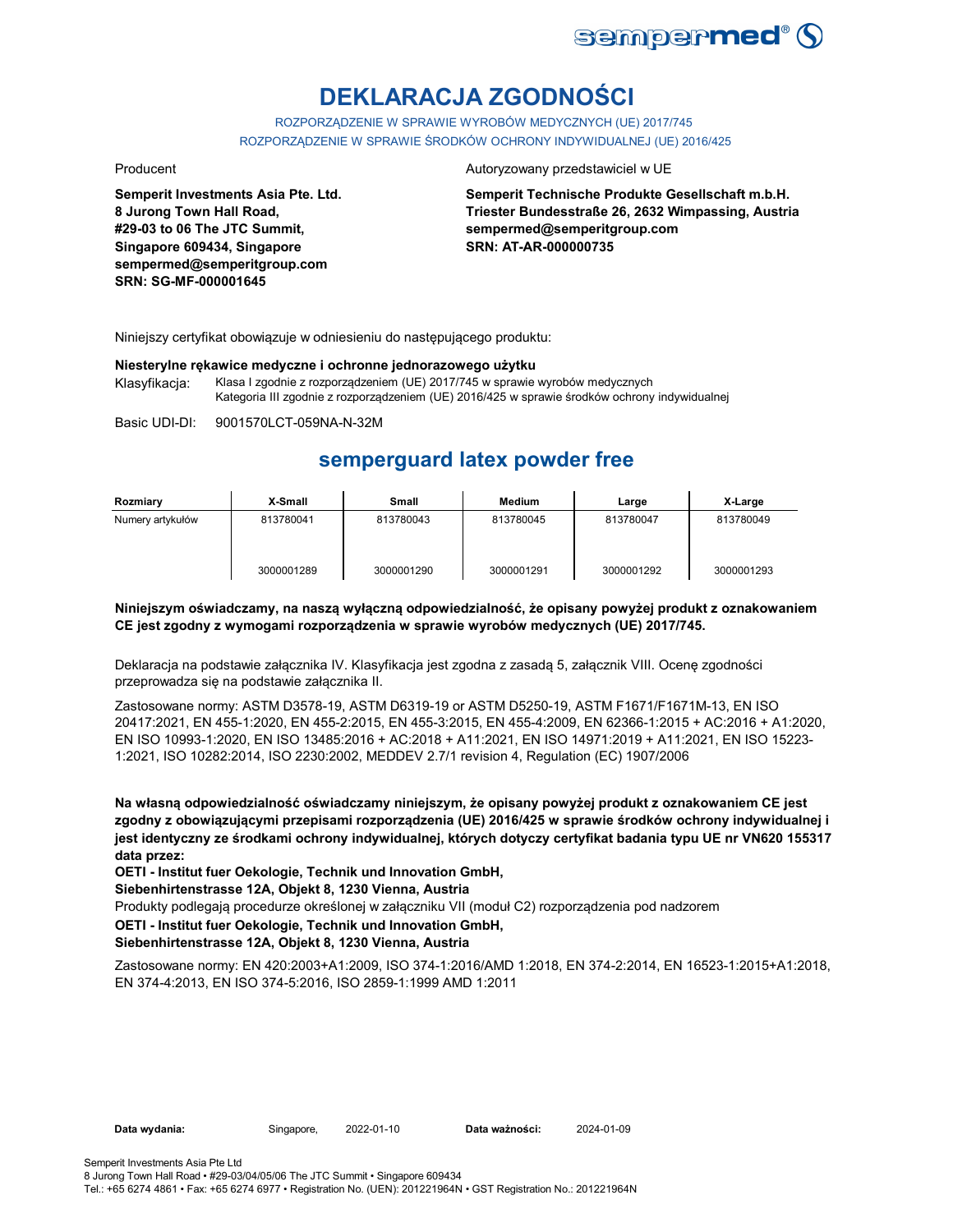

## **DECLARAȚIE DE CONFORMITATE**

REGULAMENTULUI PRIVIND PRODUSELE MEDICALE (EU) 2017/745 REGULAMENTULUI (EU) 2016/425 PENTRU ECHIPAMENTUL PERSONAL DE PROTECȚIE

**Semperit Investments Asia Pte. Ltd. 8 Jurong Town Hall Road, #29-03 to 06 The JTC Summit, Singapore 609434, Singapore sempermed@semperitgroup.com SRN: SG-MF-000001645**

Producător **Producător** Persoană împuternicită EU

**Semperit Technische Produkte Gesellschaft m.b.H. Triester Bundesstraße 26, 2632 Wimpassing, Austria sempermed@semperitgroup.com SRN: AT-AR-000000735**

Acest certificat este valabil pentru următoarele produse:

### **Mânușă de consult și de protecție nesterilă de unică folosință**

clasificare: Clasa I conform règlementi privind produsele medicale (EU) 2017/745 Categoria III conform ordonanței EPP (EU) 2016/425

Basic UDI-DI: 9001570LCT-059NA-N-32M

## **semperguard latex powder free**

| mărimi               | X-Small    | <b>Small</b> | Medium     | Large      | X-Large    |
|----------------------|------------|--------------|------------|------------|------------|
| Numerele de articole | 813780041  | 813780043    | 813780045  | 813780047  | 813780049  |
|                      | 3000001289 | 3000001290   | 3000001291 | 3000001292 | 3000001293 |

### **Prin prezenta confirmăm preluând toată responsabilitatea că produsele marcate CE corespund cerințelor din Regulamentului privind produsele medicale (EU) 2017/745 .**

Declarație bazată pe anexa IV. Clasificare în conformitate cu regula 5, anexa VIII. Evaluarea conformității se bazează pe anexa II.

Normele aplicate: ASTM D3578-19, ASTM D6319-19 or ASTM D5250-19, ASTM F1671/F1671M-13, EN ISO 20417:2021, EN 455-1:2020, EN 455-2:2015, EN 455-3:2015, EN 455-4:2009, EN 62366-1:2015 + AC:2016 + A1:2020, EN ISO 10993-1:2020, EN ISO 13485:2016 + AC:2018 + A11:2021, EN ISO 14971:2019 + A11:2021, EN ISO 15223-1:2021, ISO 10282:2014, ISO 2230:2002, MEDDEV 2.7/1 revision 4, Regulation (EC) 1907/2006

**Prin prezenta confirmăm preluând toată responsabilitatea că produsele marcate CE indicate mai sus corespund cerințelor de bază (EU) 2016/425 pentru echipamente personale de protecție și acestea sunt obiectul certificării de tip CE nr. VN620 155317 eliberat prin:**

**OETI - Institut fuer Oekologie, Technik und Innovation GmbH,** 

**Siebenhirtenstrasse 12A, Objekt 8, 1230 Vienna, Austria**

Produsele sunt obiectul procedurii conform anexei VII (modulul C2) sub supravegherea

**OETI - Institut fuer Oekologie, Technik und Innovation GmbH,** 

### **Siebenhirtenstrasse 12A, Objekt 8, 1230 Vienna, Austria**

Normele aplicate: EN 420:2003+A1:2009, ISO 374-1:2016/AMD 1:2018, EN 374-2:2014, EN 16523-1:2015+A1:2018, EN 374- 4:2013, EN ISO 374-5:2016, ISO 2859-1:1999 AMD 1:2011

Tel.: +65 6274 4861 • Fax: +65 6274 6977 • Registration No. (UEN): 201221964N • GST Registration No.: 201221964N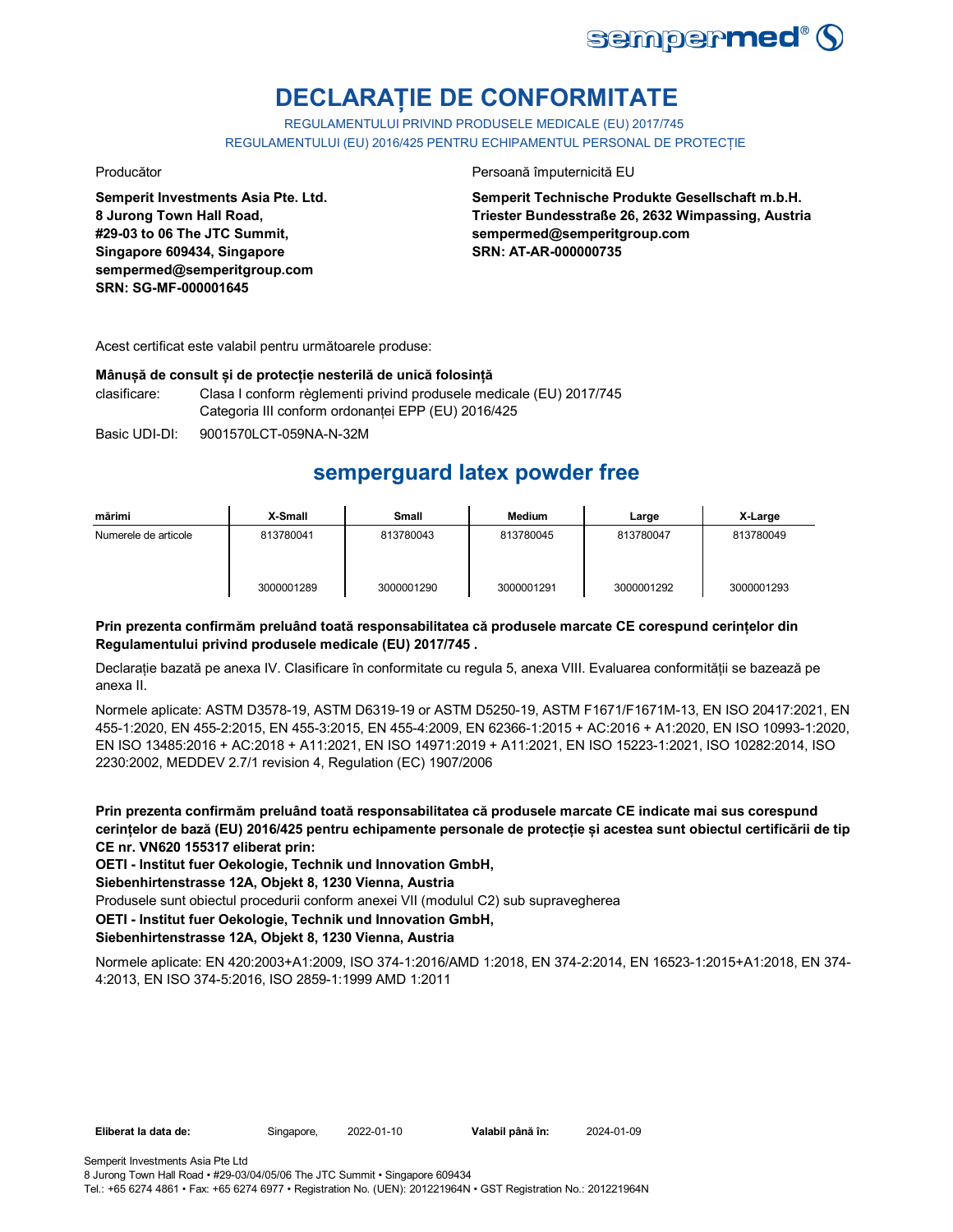

## **ΔΗΛΩΣΗ ΣΥΜΜΟΡΦΩΣΗΣ**

ΚΑΝΟΝΙΣΜΟΣ (EE) 2017/745 ΠΕΡΙ ΙΑΤΡΟΤΕΧΝΟΛΟΓΙΚΩΝ ΠΡΟΪΟΝΤΩΝ ΚΑΝΟΝΙΣΜΟΣ (ΕΕ) 2016/425 ΠΕΡΙ ΜΕΣΩΝ ΑΤΟΜΙΚΗΣ ΠΡΟΣΤΑΣΙΑΣ

**Semperit Investments Asia Pte. Ltd. 8 Jurong Town Hall Road, #29-03 to 06 The JTC Summit, Singapore 609434, Singapore sempermed@semperitgroup.com SRN: SG-MF-000001645**

#### Κατασκευαστής Εξουσιοδοτημένος αντιπρόσωπος στην ΕΕ

**Semperit Technische Produkte Gesellschaft m.b.H. Triester Bundesstraße 26, 2632 Wimpassing, Austria sempermed@semperitgroup.com SRN: AT-AR-000000735**

Το παρόν πιστοποιητικό ισχύει για τα ακόλουθα προϊόντα:

#### **Μη αποστειρωμένο γάντι εξέτασης και προστατευτικό γάντι μιας χρήσης**

Ταξινόμηση: Κατηγορία I σύμφωνα με την Κανονισμό (EU) 2017/745 περί ιατροτεχνολογικών προϊόντων Κατηγορία II σύμφωνα με τον Κανονισμό (ΕΕ) 2016/425 περί ΜΑΠ

Basic UDI-DI: 9001570LCT-059NA-N-32M

## **semperguard latex powder free**

| Μενέθη            | X-Small    | Small      | Medium     | Large      | X-Large    |
|-------------------|------------|------------|------------|------------|------------|
| Αριθμοί προϊόντος | 813780041  | 813780043  | 813780045  | 813780047  | 813780049  |
|                   | 3000001289 | 3000001290 | 3000001291 | 3000001292 | 3000001293 |

#### **Δια του παρόντος βεβαιώνουμε υπεύθυνα ότι τα προϊόντα με σήμανση CE ικανοποιούν τις απαιτήσεις της Κανονισμός (EU) 2017/745 περί ιατροτεχνολογικών προϊόντων.**

Δήλωση με βάση το παράρτημα IV. Ταξινόμηση σύμφωνα με τον κανόνα 5, παράρτημα VIII. Η αξιολόγηση της συμμόρφωσης βασίζεται στο παράρτημα II.

Εφαρμοζόμενα πρότυπα: ASTM D3578-19, ASTM D6319-19 or ASTM D5250-19, ASTM F1671/F1671M-13, EN ISO 20417:2021, EN 455-1:2020, EN 455-2:2015, EN 455-3:2015, EN 455-4:2009, EN 62366-1:2015 + AC:2016 + A1:2020, EN ISO 10993-1:2020, EN ISO 13485:2016 + AC:2018 + A11:2021, EN ISO 14971:2019 + A11:2021, EN ISO 15223- 1:2021, ISO 10282:2014, ISO 2230:2002, MEDDEV 2.7/1 revision 4, Regulation (EC) 1907/2006

**Δια του παρόντος βεβαιώνουμε υπεύθυνα ότι τα ανωτέρω προϊόντα με σήμανση CE ικανοποιούν τις εφαρμοστέες διατάξεις του Κανονισμού (ΕΕ) 2016/425 περί μέσων ατομικής προστασίας και αποτελούν αντικείμενο του πιστοποιητικού εξέτασης τύπου ΕΕ με αρ. VN620 155317 εκδόθηκε :**

**OETI - Institut fuer Oekologie, Technik und Innovation GmbH,** 

#### **Siebenhirtenstrasse 12A, Objekt 8, 1230 Vienna, Austria**

Τα προϊόντα αποτελούν αντικείμενο της μεθόδου που ορίζεται στο Παράρτημα VII (ενότητα C2) του Κανονισμού υπό την επιτήρηση

#### **OETI - Institut fuer Oekologie, Technik und Innovation GmbH, Siebenhirtenstrasse 12A, Objekt 8, 1230 Vienna, Austria**

Εφαρμοζόμενα πρότυπα: EN 420:2003+A1:2009, ISO 374-1:2016/AMD 1:2018, EN 374-2:2014, EN 16523- 1:2015+A1:2018, EN 374-4:2013, EN ISO 374-5:2016, ISO 2859-1:1999 AMD 1:2011

Semperit Investments Asia Pte Ltd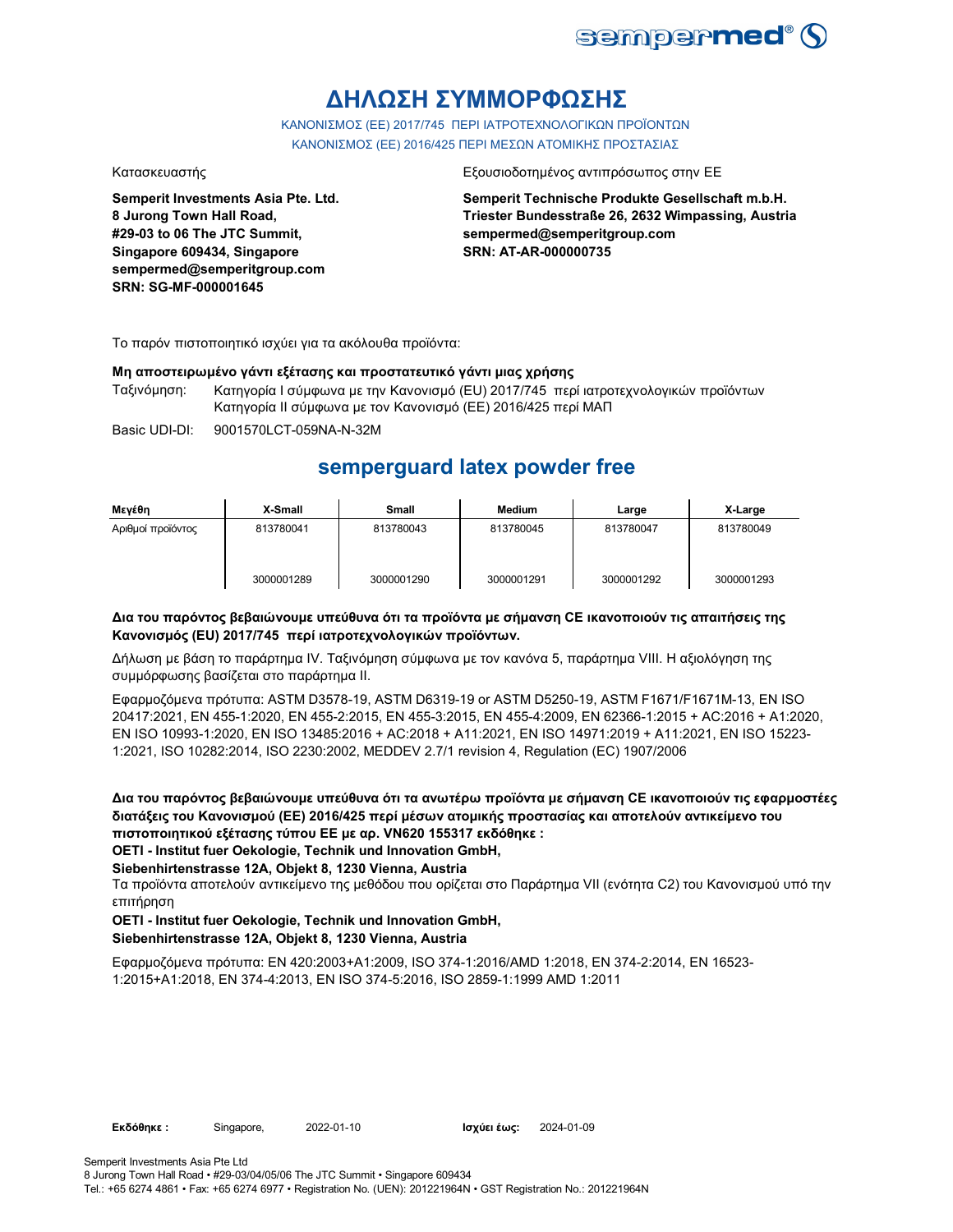

## **ДЕКЛАРАЦИЯ ЗА СЪВМЕСТИМОСТ НА**

РЕГЛАМЕНТ ЗА МЕДИЦИНСКИТЕ ПРОДУКТИ (EU) 2017/745 РЕГЛАМЕНТ (EU) 2016/425 ЗА ЛИЧНИТЕ ПРЕДПАЗНИ СРЕДСТВА

**Semperit Investments Asia Pte. Ltd. 8 Jurong Town Hall Road, #29-03 to 06 The JTC Summit, Singapore 609434, Singapore sempermed@semperitgroup.com SRN: SG-MF-000001645**

Производител Упълномощен представител в ЕС

**Semperit Technische Produkte Gesellschaft m.b.H. Triester Bundesstraße 26, 2632 Wimpassing, Austria sempermed@semperitgroup.com SRN: AT-AR-000000735**

Настоящият сертификат важи за следните продукти:

**Нестерилна ръкавица за преглед и предпазна ръкавици за еднократна употреба**

Класификация: Клас I съгл. Регламент за медицинските продукти (EU) 2017/745

Категория III съгл. Регламент за ЛПС (EU) 2016/425

Basic UDI-DI: 9001570LCT-059NA-N-32M

## **semperguard latex powder free**

| Размери              | X-Small    | Small      | <b>Medium</b> | Large      | X-Large    |
|----------------------|------------|------------|---------------|------------|------------|
| Номера на артикулите | 813780041  | 813780043  | 813780045     | 813780047  | 813780049  |
|                      | 3000001289 | 3000001290 | 3000001291    | 3000001292 | 3000001293 |

#### **С настоящето потвърждаваме при самостоятелна отговорност, че продуктите с маркировка СЕ съответстват на изисквания от Регламент за медицинските продукти (EU) 2017/745.**

Декларация въз основа на приложение IV. Класификация съгласно правило 5, приложение VIII. Оценката на съответствието се основава на приложение II.

Приложими норми: ASTM D3578-19, ASTM D6319-19 or ASTM D5250-19, ASTM F1671/F1671M-13, EN ISO 20417:2021, EN 455-1:2020, EN 455-2:2015, EN 455-3:2015, EN 455-4:2009, EN 62366-1:2015 + AC:2016 + A1:2020, EN ISO 10993- 1:2020, EN ISO 13485:2016 + AC:2018 + A11:2021, EN ISO 14971:2019 + A11:2021, EN ISO 15223-1:2021, ISO 10282:2014, ISO 2230:2002, MEDDEV 2.7/1 revision 4, Regulation (EC) 1907/2006

### **С настоящето потвърждаваме при самостоятелна отговорност, че горепосочените продукти с маркировка СЕ съответстват на съществените разпоредби на Регламент (EU) 2016/425 за личните предпазни средства и са предмет на сертификата на ЕС за изследване на типа Nr. VN620 155317 издадено чрез:**

**OETI - Institut fuer Oekologie, Technik und Innovation GmbH,** 

#### **Siebenhirtenstrasse 12A, Objekt 8, 1230 Vienna, Austria**

Продуктите са предмет на процедурата съгл. Анекс VII (Модул С2) от Регламента под надзора на

### **OETI - Institut fuer Oekologie, Technik und Innovation GmbH,**

#### **Siebenhirtenstrasse 12A, Objekt 8, 1230 Vienna, Austria**

Приложими норми: EN 420:2003+A1:2009, ISO 374-1:2016/AMD 1:2018, EN 374-2:2014, EN 16523-1:2015+A1:2018, EN 374-4:2013, EN ISO 374-5:2016, ISO 2859-1:1999 AMD 1:2011

**Издадено на:** Singapore, 2022-01-10 **Важи до:** 2024-01-09